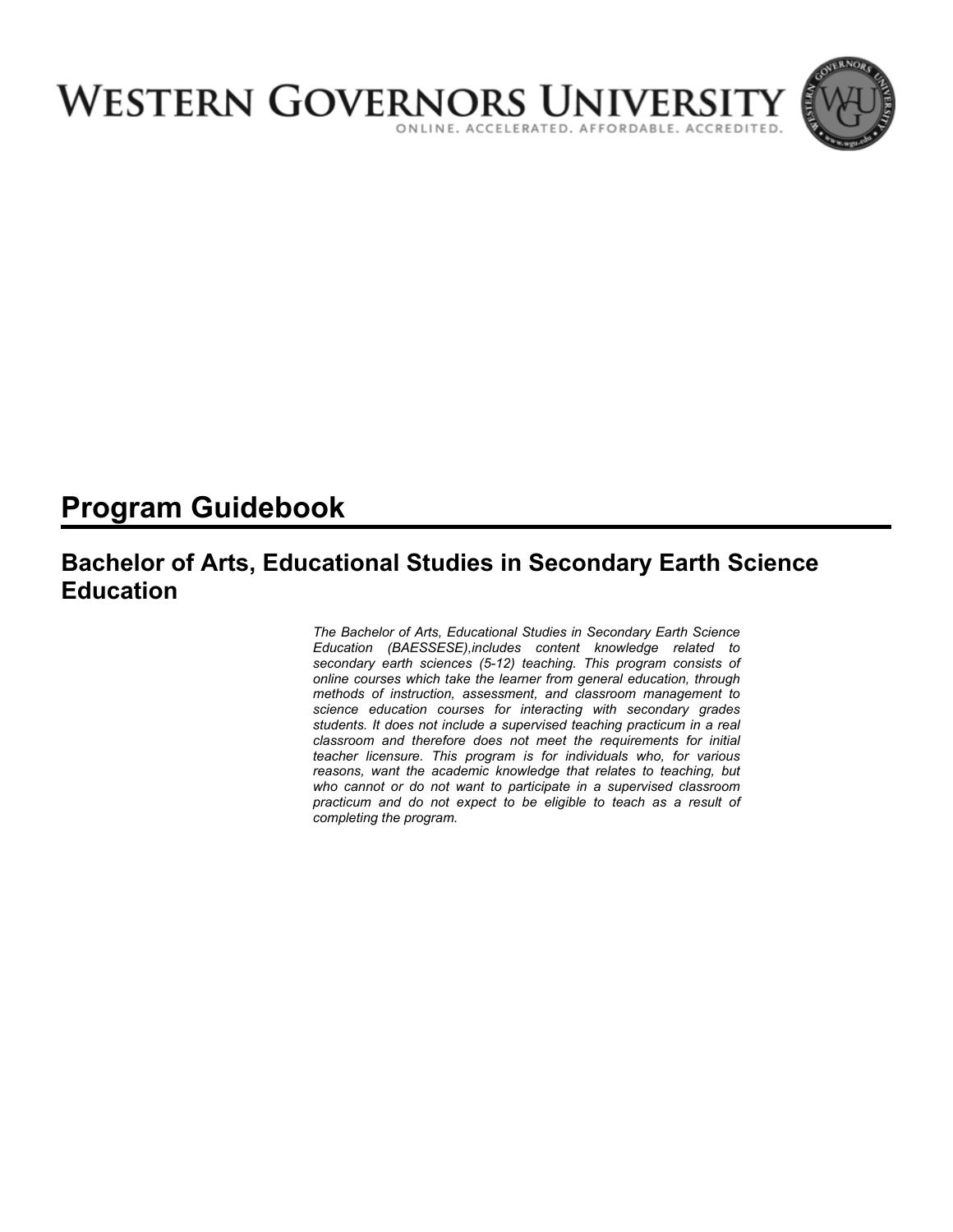## **Understanding the Competency-Based Approach**

Practically speaking, how do competency-based programs like those offered at Western Governors University (WGU) work? Unlike traditional universities, WGU does not award degrees based on completion of a certain number of credit hours or a certain set of required courses. Instead, you will earn your degree by demonstrating your skills, knowledge, and understanding of important concepts.

Progress through a degree program is governed not by the amount of time you spend in class but by your ability to demonstrate mastery of competencies as you complete required courses. Of course, you will need to engage in learning experiences as you review competencies or develop knowledge and skills in areas in which you may be weak. To help you acquire the knowledge and skills you need to complete your courses and program, WGU provides a rich array of learning resources. Your program mentor will work closely with you to help you understand the competencies required for your program and to help you create a schedule for completing your courses. You will also work closely with course instructors as you engage in each of your courses. As subject matter experts, course instructors will guide you through the content you must master to pass the course assessments.

The benefit of this competency-based system is that it enables students who are knowledgeable about a particular subject to make accelerated progress toward completing a degree, even if they lack college experience. You may have gained skills and knowledge of a subject while on the job, accumulated wisdom through years of life experience, or already taken a course on a particular subject. WGU will award your degree based on the skills and knowledge that you possess and can demonstrate—not the number of credits hours on your transcript.

## **Accreditation**

Western Governors University is the only university in the history of American higher education to have earned accreditation from four regional accrediting commissions. WGU's accreditation was awarded by (1) the Northwest Commission on Colleges and Universities, (2) the Higher Learning Commission of the North Central Association of Colleges and Schools, (3) the Accrediting Commission for Community and Junior Colleges of the Western Association of Schools and Colleges, and (4) the Accrediting Commission for Senior Colleges and Universities of the Western Association of Schools and Colleges. The university's accreditation status is now managed by the Northwest Commission on Colleges and Universities (NWCCU), which reaffirmed WGU's accreditation in February 2020. The WGU Teachers College is accredited at the initial-licensure level by the Council for the Accreditation of Educator Preparation (CAEP) and by the Association of Advancing Quality in Educator Preparation (AAQEP) . The nursing programs are accredited by the Commission on Collegiate Nursing Education (CCNE). The Health Information Management program is accredited by the Commission on Accreditation for Health Informatics and Information Management Education (CAHIIM). The College of Business programs are accredited by the Accreditation Council for Business Schools and Programs (ACBSP).

## **The Degree Plan**

The focus of your program is your personalized Degree Plan. The Degree Plan is a detailed blueprint of the courses you will need to complete in order to earn your degree. The Degree Plan also lays out the accompanying learning resources and assessments that compose your program. The list of courses in the Degree Plan is often referred to as the standard path. The amount of time it takes to complete your program depends on both the amount of new information you need to learn and the amount of time you plan to devote each week to study.

Students vary widely in the specific skills and information they need to learn. For example, some students may be highly knowledgeable in a particular subject matter and would not need to engage in new learning opportunities. Other students may find that portions of the program require them to learn new information and that they need to take an online class or participate in a study module to acquire the knowledge and skills needed to fulfill program competencies in that area. Some individuals may be able to devote as little as 15–20 hours per week to the program, while others may need to devote more time. For this reason,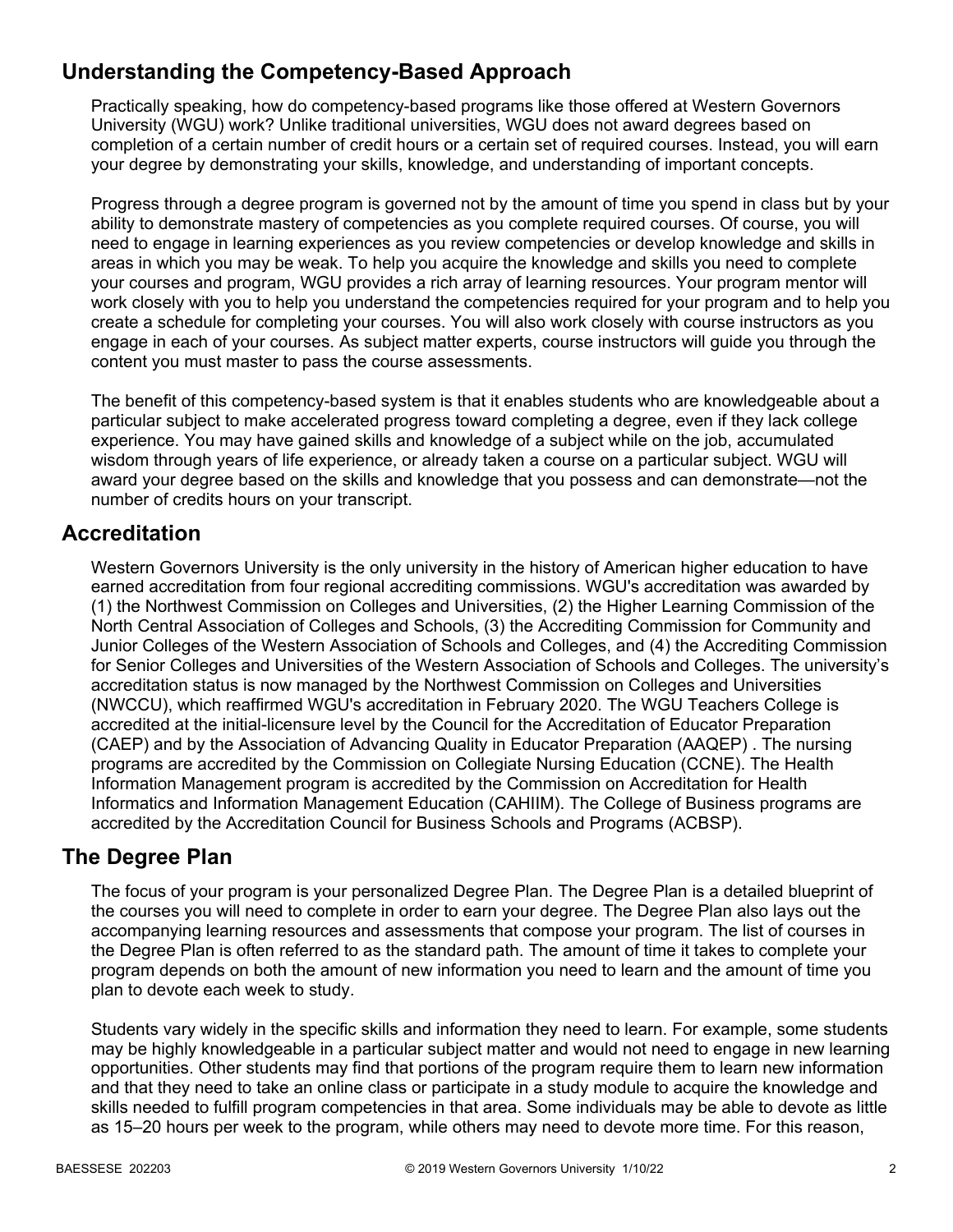pre-assessments are there to help your program mentor form a profile of your prior knowledge and create a personalized Degree Plan.

### **How You Will Interact with Faculty**

At WGU, faculty serve in specialized roles, and they will work with you individually to provide the guidance, instruction, and support you will need to succeed and graduate. As a student, it is important for you to take advantage of this support. It is key to your progress and ultimate success.

Upon your enrollment, you will be assigned a program mentor—an expert in your field of study who will provide you with regular program-level guidance and support from the day you start until the day you graduate. Your program mentor will set up regular telephone appointments (weekly at first) with you, which you will be expected to keep. The mentor will review program competencies with you and work with you to develop a plan and schedule for your coursework. Your program mentor will serve as your main point of contact throughout your program—helping you set weekly study goals, recommending specific learning materials, telling you what to expect in courses, and keeping you motivated. In addition to regular calls, your program mentor is available to help you resolve questions and concerns as they arise.

For many of the courses at WGU, you will be required to complete performance assessments. These include reports, papers, presentations, and projects that let you demonstrate your mastery of the required competencies. A separate group of faculty members, called evaluators, will review your work to determine whether it meets requirements. Evaluators are also subject matter experts in their field of evaluation. If your assessment needs further work before it "passes," these evaluators, who review your work anonymously, will provide you with instructional feedback to help you meet evaluation standards and allow you to advance.

### **Connecting with Other Mentors and Fellow Students**

As you proceed through your Degree Plan, you will have direct contact with multiple faculty members. These communications can take a variety of forms, including participation in one-on-one discussions, chats in the learning communities, and live cohort and webinar opportunities. As a WGU student, you will have access to your own personal MyWGU Student Portal, which will provide a gateway to your courses of study, learning resources, and learning communities where you will interact with faculty and other students.

The learning resources in each course are specifically designed to support you as you develop competencies in preparation for your assessments. These learning resources may include reading materials, videos, tutorials, cohort opportunities, community discussions, and live discussions that are guided by course instructors who are experts in their field. You will access your program community during your orientation course to network with peers who are enrolled in your program and to receive continued support through professional enrichment and program-specific chats, blogs, and discussions. WGU also provides Student Services associates to help you and your program mentor solve any special problems that may arise.

## **Orientation**

The WGU orientation course focuses on acquainting you with WGU's competency-based model, distance education, technology, and other resources and tools available for students. You will also utilize WGU program and course communities, participate in activities, and get to know other students at WGU. The orientation course must be completed before you can start your first term at WGU.

## **Transferability of Prior College Coursework**

Because WGU is a competency-based institution, it does not award degrees based on credits but rather on demonstration of competency. WGU undergraduate programs may accept transfer credits or apply a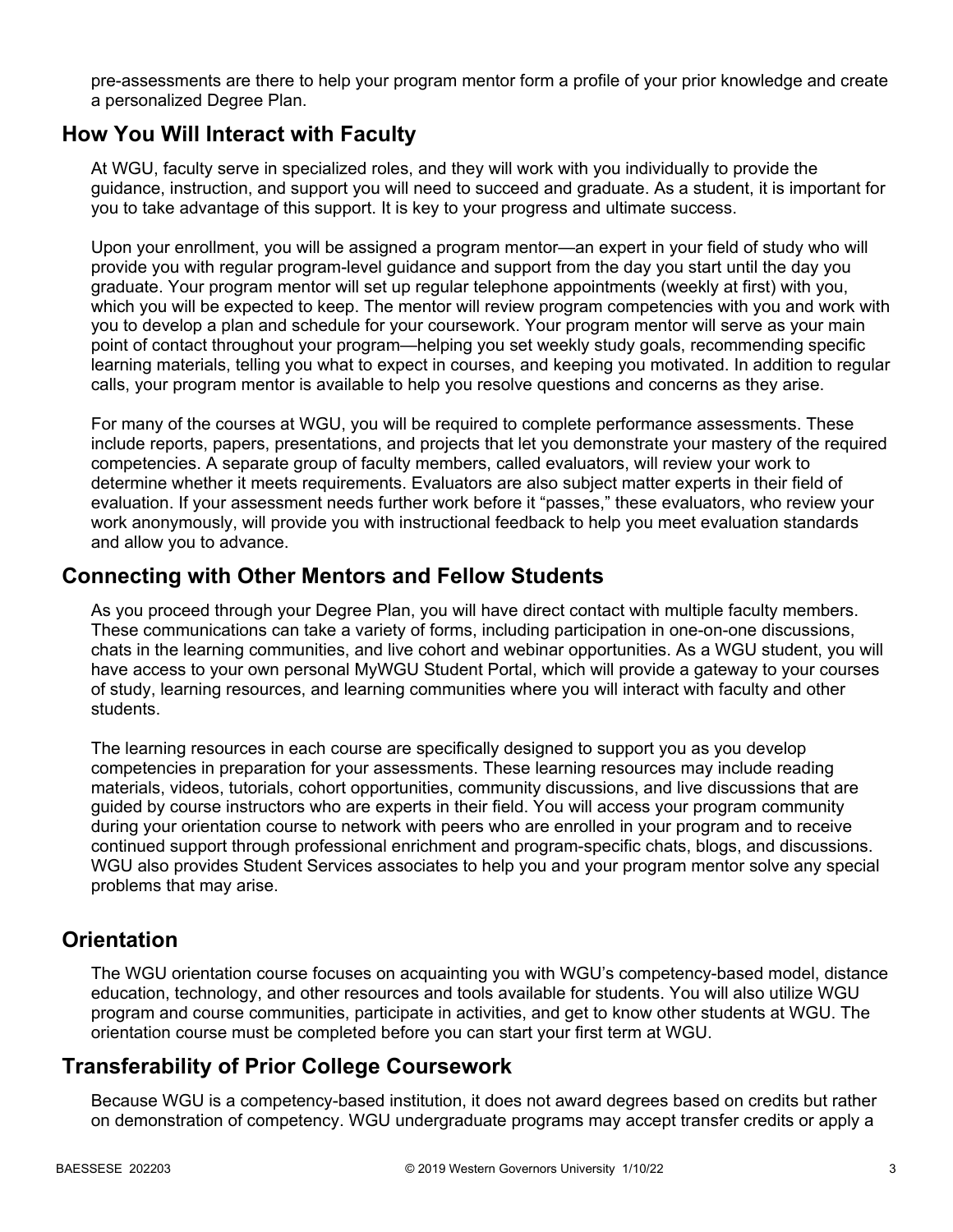'Requirement Satisfied' (RS) in some cases. Refer to your specific program transfer guidelines to determine what can be satisfied by previously earned college credits. In most cases, WGU does not accept college transfer credits at the graduate (master's) level. Students entering graduate programs must have their undergraduate degree transcripts verified before being admitted to WGU. In addition to a program's standard course path, there may be additional state-specific requirements.

#### [Click here for the Student Handbook](http://cm.wgu.edu/)

WGU does not waive any requirements based on a student's professional experience and does not perform a "résumé review" or "portfolio review" that will automatically waive any degree requirements. Degree requirements and transferability rules are subject to change in order to keep the degree content relevant and current.

Remember, WGU's competency-based approach lets you take advantage of your knowledge and skills, regardless of how you obtained them. Even when you do not directly receive credit, the knowledge you possess may help you accelerate the time it takes to complete your degree program.

### **Continuous Enrollment, On Time Progress, and Satisfactory Academic Progress**

WGU is a "continuous enrollment" institution, which means you will be automatically enrolled in each of your new terms while you are at WGU. Each term is six months long. Longer terms and continuous enrollment allow you to focus on your studies without the hassle of unnatural breaks between terms that you would experience at a more traditional university. At the end of every six-month term, you and your program mentor will review the progress you have made and revise your Degree Plan for your next sixmonth term.

WGU requires that students make measurable progress toward the completion of their degree programs every term. We call this "On-Time Progress," denoting that you are on track and making progress toward on-time graduation. As full-time students, graduate students must enroll in at least 8 competency units each term, and undergraduate students must enroll in at least 12 competency units each term. Completing at least these minimum enrollments is essential to On-Time Progress and serves as a baseline from which you may accelerate your program. We measure your progress based on the courses you are able to pass, not on your accumulation of credit hours or course grades. Every time you pass a course, you are demonstrating that you have mastered skills and knowledge in your degree program. For comparison to traditional grading systems, passing a course means you have demonstrated competency equivalent to a "B" grade or better.

WGU assigns competency units to each course in order to track your progress through the program. A competency unit is equivalent to one semester credit of learning. Some courses may be assigned 3 competency units while others may be as large as 12 competency units.

Satisfactory Academic Progress (SAP) is particularly important to students on financial aid because you must achieve SAP in order to maintain eligibility for financial aid. We will measure your SAP quantitatively by reviewing the number of competency units you have completed each term. In order to remain in good academic standing, you must complete at least 66.67% of the units you attempt over the length of your program—including any courses you add to your term to accelerate your progress. Additionally, during your first term at WGU you must pass at least 3 competency units in order to remain eligible for financial aid. We know that SAP is complex, so please contact a financial aid counselor should you have additional questions. \*Please note: The Endorsement Preparation Program in Educational Leadership is not eligible for federal financial aid.

### **Courses**

Your Degree Plan includes courses needed to complete your program. To obtain your degree, you will be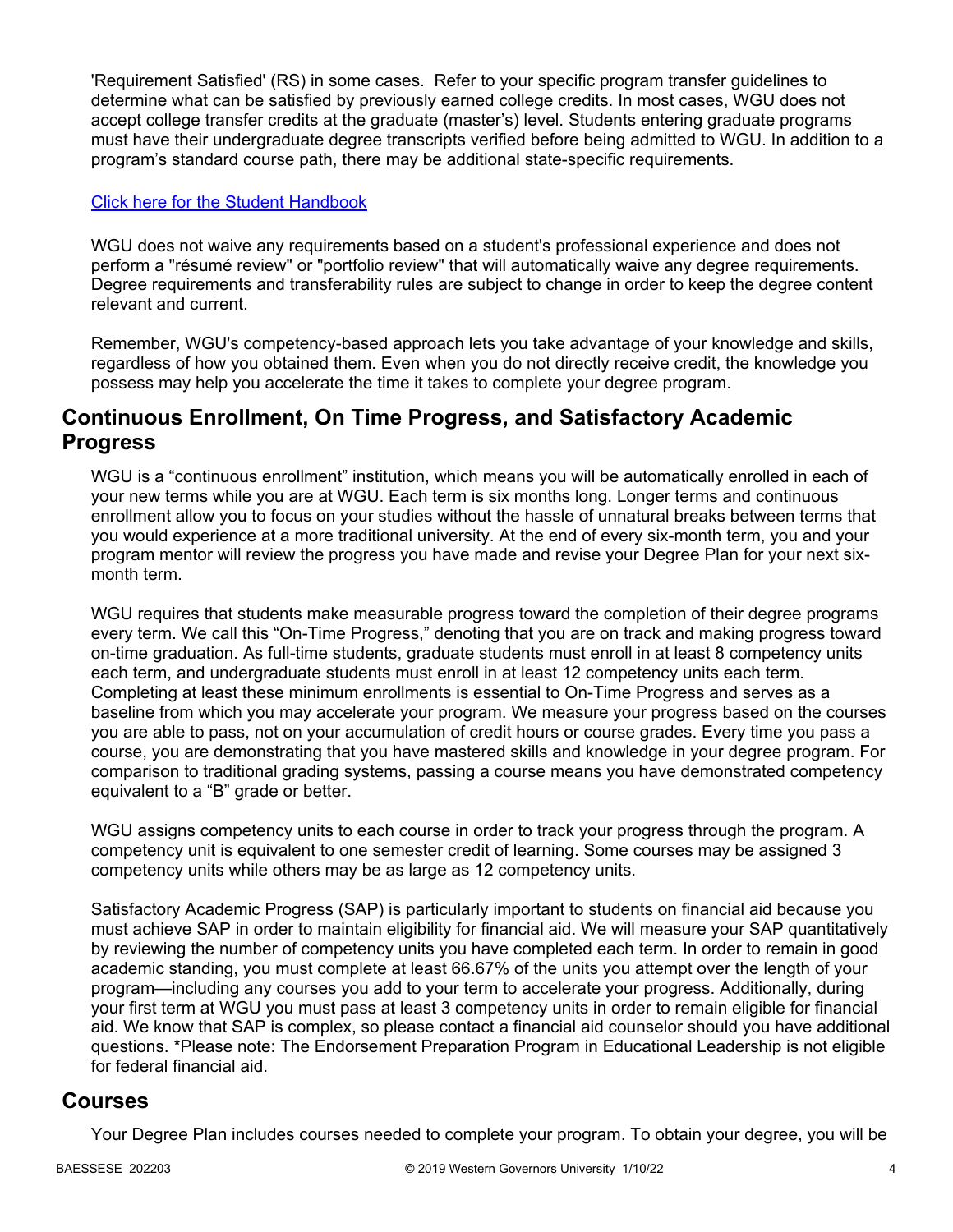required to demonstrate your skills and knowledge by completing the assessment(s) for each course. In general there are two types of assessments: performance assessments and objective assessments. Performance assessments contain, in most cases, multiple scored tasks such as projects, essays, and research papers. Objective assessments include multiple-choice items, multiple-selection items, matching, short answer, drag-and-drop, and point-and-click item types, as well as case study and videobased items. Certifications verified through third parties may also be included in your program. More detailed information about each assessment is provided in each course of study.

## **External Content & Basic Skills Exams**

Western Governors University requires that candidates pass the state-mandated content exam that aligns with their WGU program in addition to a basic skills exam (initial licensure programs only). Specific information regarding required content and basic skills exams required for each program and state can be found in the WGU Student Handbook. In many cases, it is the candidates' responsibility to register and pay for the required exams and submit their official passing score reports to WGU.

## **State Licensure Requirements**

Many states have specific licensure requirements that are not part of WGU programs that you will have to fulfill in addition to the degree requirements of your program. These state licensure requirements might include, but are not limited to: subject-specific licensure exams, state-specific teacher performance assessments, course work related to state history, basic skills exams, and background clearances. The WGU Student Handbook outlines the credentialing requirements of each state. Teacher candidates should consult the applicable section to become familiar with their state's expectations regarding licensure.

## **Learning Resources**

WGU works with many different educational partners, including enterprises, publishers, training companies, and higher educational institutions, to provide high-quality and effective learning resources that match the competencies you are developing. These vary in type, and may be combined to create the best learning experience for your course. A learning resource can be an e-textbook, online module, study guide, simulation, virtual lab, tutorial, or a combination of these. The cost of most learning resources are included in your tuition and Learning Resource Fee. They can be accessed or enrolled for through your courses. Some degree-specific resources are not covered by your tuition, and you will need to cover those costs separately. WGU also provides a robust library to help you obtain additional learning resources, as needed.

### Mobile Compatibility:

The following article provides additional details about the current state of mobile compatibility for learning resources at WGU. It includes a list that can be referenced to determine the mobile friendliness of all core course materials used in a program.

[Student Handbook article: Can I use my mobile device for learning resources?](https://cm.wgu.edu/t5/Frequently-Asked-Questions/Can-I-use-my-mobile-device-for-learning-resources/ta-p/396)

## **Standard Path**

As previously mentioned, competency units (CUs) have been assigned to each course in order to measure your academic progress. If you are an undergraduate student, you will be expected to enroll in a minimum of 12 competency units each term. Graduate students are expected to enroll in a minimum of 8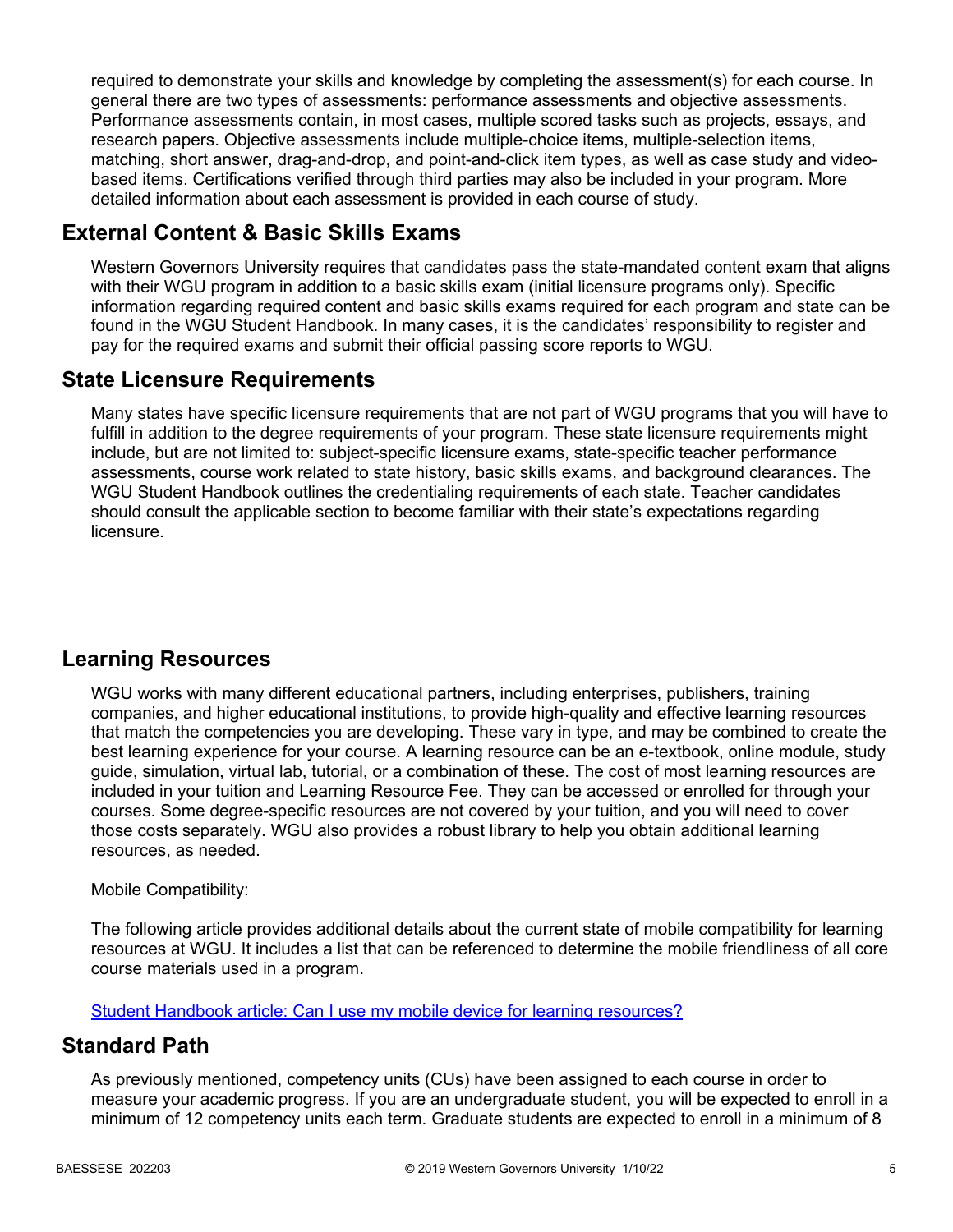competency units each term. A standard plan for a student for this program who entered WGU without any transfer units would look similar to the one on the following page. Your personal progress can be faster, but your pace will be determined by the extent of your transfer units, your time commitment, and your determination to proceed at a faster rate.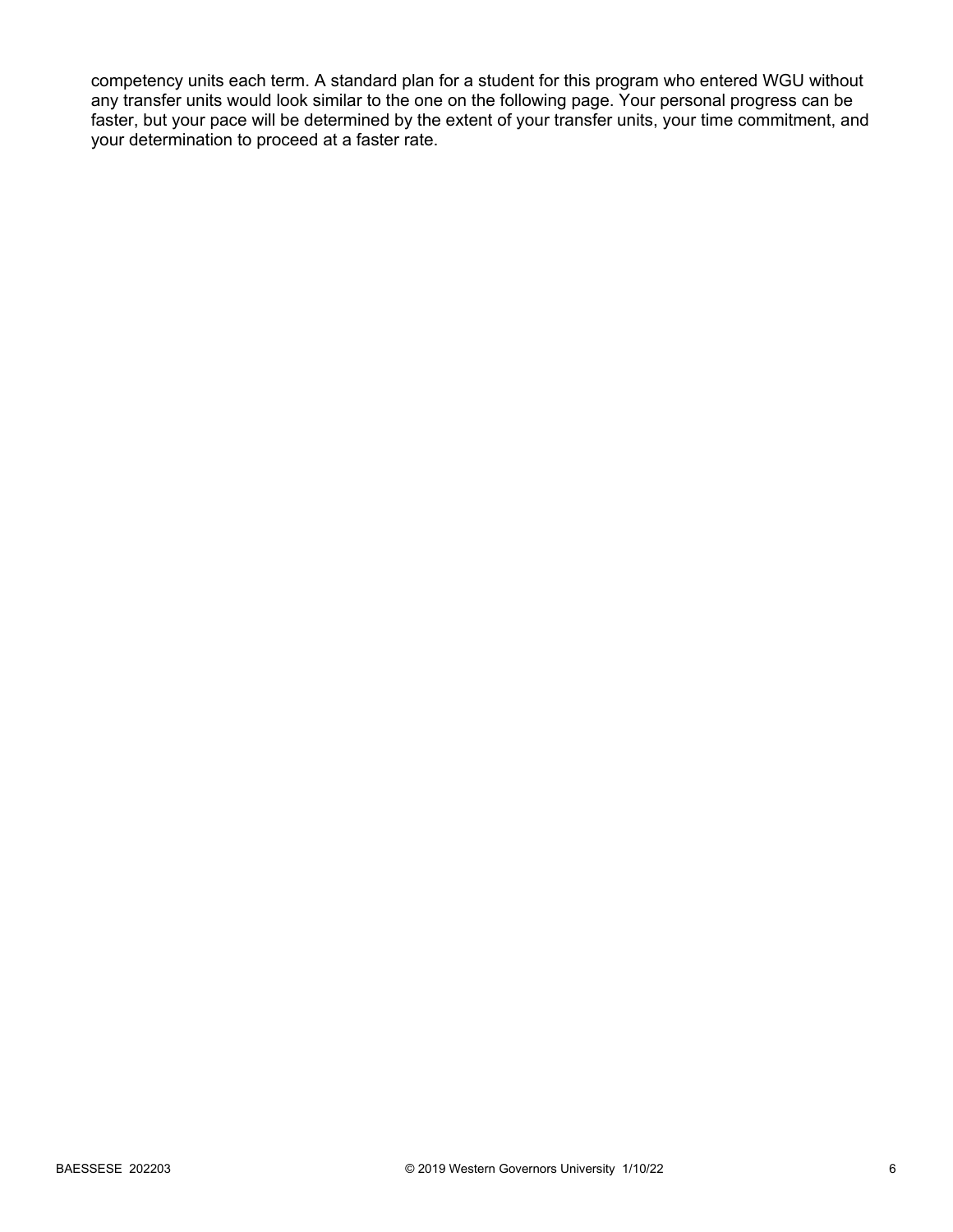## **Standard Path** *for* **Bachelor of Arts, Educational Studies in Secondary Earth Science Education**

| <b>Course Description</b>                                          | <b>CU<sub>s</sub></b> | <b>Term</b>    |
|--------------------------------------------------------------------|-----------------------|----------------|
| <b>Concepts in Science</b>                                         | 2                     | 1              |
| <b>Educational Foundations</b>                                     | $\overline{2}$        | 1              |
| <b>English Composition I</b>                                       | 3                     | 1              |
| <b>Integrated Physical Sciences</b>                                | 3                     | 1              |
| <b>Natural Science Lab</b>                                         | $\overline{2}$        | 1              |
| Educational Psychology and Development of Children and Adolescents | 4                     | $\overline{2}$ |
| Introduction to Biology                                            | 3                     | $\overline{2}$ |
| College Algebra                                                    | 4                     | $\overline{2}$ |
| <b>English Composition II</b>                                      | 3                     | 2              |
| The School as a Community of Care                                  | 3                     | 3              |
| Introduction to Communication                                      | 3                     | 3              |
| <b>Applied Probability and Statistics</b>                          | 3                     | 3              |
| <b>Fundamentals of Diverse Learners</b>                            | 4                     | 3              |
| <b>Managing Engaging Learning Environments</b>                     | 3                     | 4              |
| Chemistry with Lab                                                 | 4                     | 4              |
| <b>Survey of United States History</b>                             | 3                     | 4              |
| <b>Ecology and Environmental Science</b>                           | 3                     | 4              |
| Introduction to Curriculum, Instruction, and Assessment            | 3                     | 5              |
| Assessing Impact on Student Learning                               | 3                     | 5              |
| <b>General Physics</b>                                             | 5                     | 5              |
| Introduction to Humanities                                         | 3                     | 5              |
| Geology I: Physical                                                | 4                     | 6              |
| Geology II: Earth Systems                                          | 4                     | 6              |
| Educational Technology for Teaching and Learning                   | 3                     | 6              |
| Astronomy                                                          | 3                     | 6              |
| Science, Technology, and Society                                   | 5                     | $\overline{7}$ |
| The Ocean Systems                                                  | 4                     | 7              |
| Secondary Reading Instruction and Interventions                    | 3                     | $\overline{7}$ |
| Secondary Disciplinary Literacy                                    | 3                     | 8              |
| Science Methods-Secondary Earth Science                            | 4                     | 8              |

## **Changes to Curriculum**

WGU publishes an Institutional Catalog, which describes the academic requirements of each degree program. Although students are required to complete the program version current at the time of their enrollment, WGU may modify requirements and course offerings within that version of the program to maintain the currency and relevance of WGU's competencies and programs. When program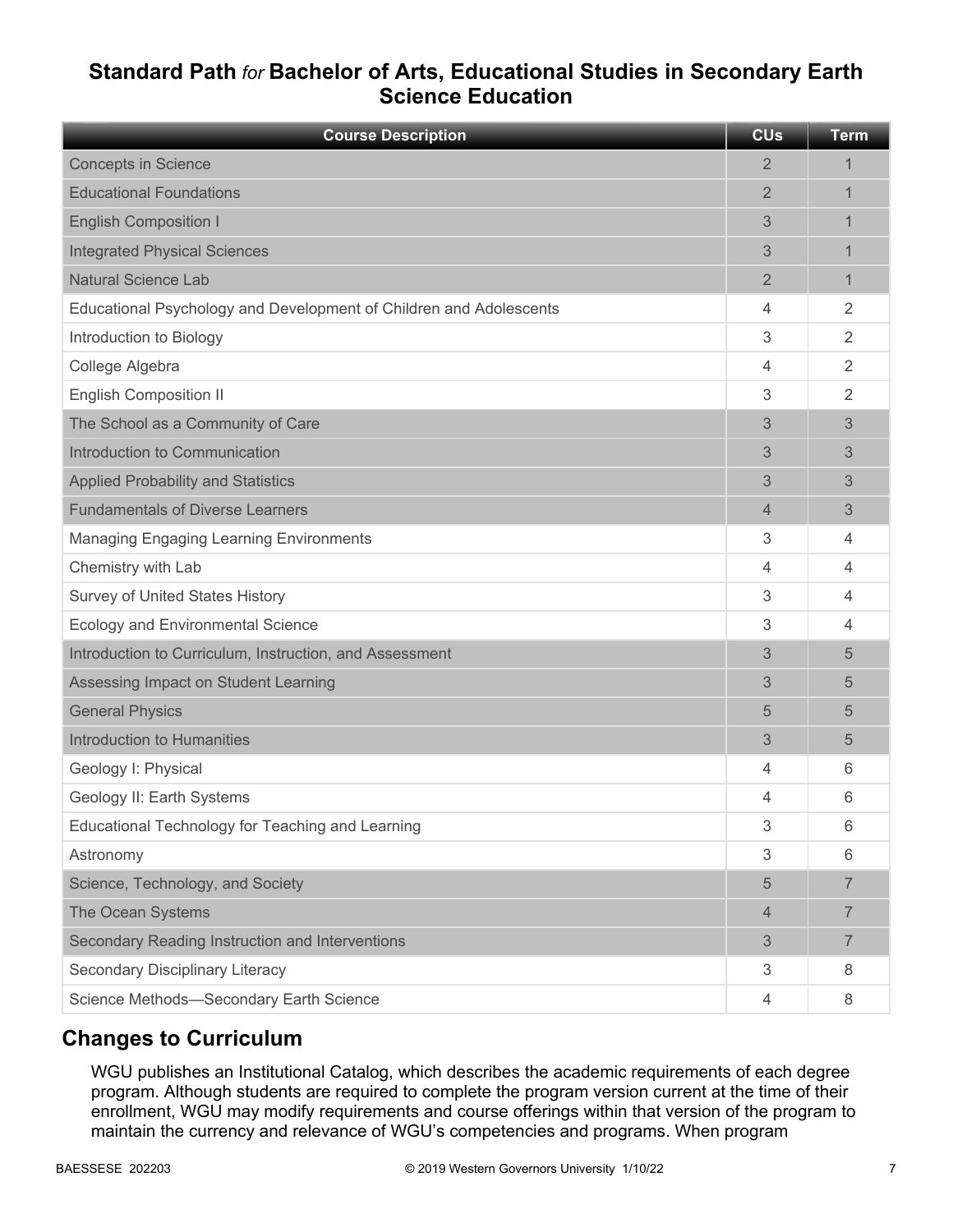requirements are updated, students readmitting after withdrawal from the university will be expected to re-enter into the most current catalog version of the program.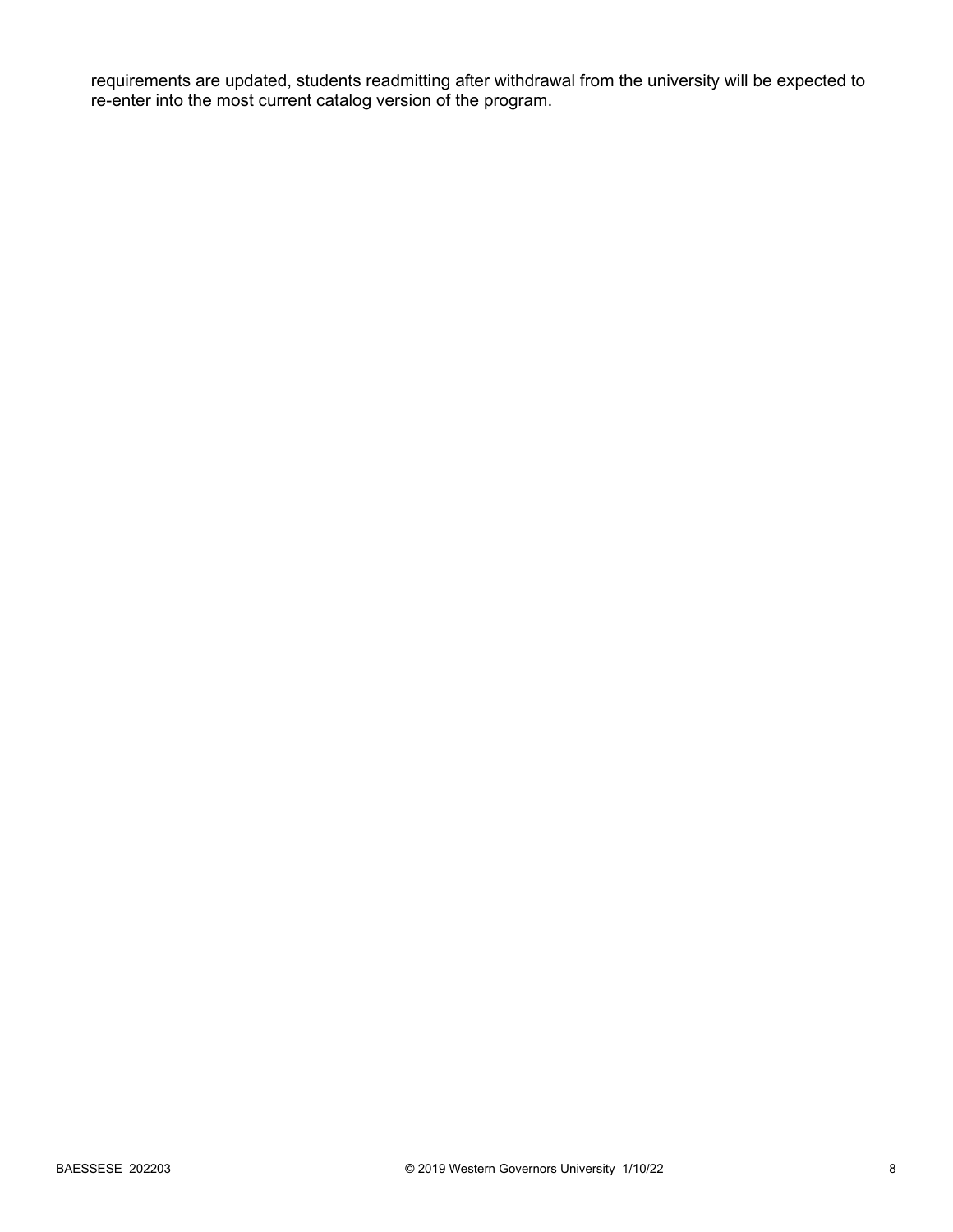## **Areas of Study** for **Bachelor of Arts, Educational Studies in Secondary Earth Science Education**

The following section includes the areas of study in the program, with their associated courses. Your specific learning resources and level of instructional support will vary based on the individual competencies you bring to the program and your confidence in developing the knowledge, skills, and abilities required in each area of the degree. The Degree Plan and learning resources are dynamic, so you need to review your Degree Plan and seek the advice of your mentor regarding the resources before you purchase them.

### **Science**

#### **Concepts in Science**

Concepts in Science for undergraduates provides students seeking a bachelor's degree and initial teacher licensure in science education with an introduction to essential science themes present within and across all science disciplines, including chemistry, physics, biology, and the geosciences. These themes include comprehending the magnitude of the physical and natural world, analyzing and converting measurements, understanding the basic nature and behavior of matter and energy, examining atomic structure, identifying and naming basic types of chemical bonds, and analyzing and interpreting scientific data. Concepts in Science provides a solid foundation for future, in-depth scientific studies and should be taken prior to any other science content course. There are no prerequisites for this course.

*This course covers the following competencies:*

- *Begin your course by discussing your course planning tool report with your instructor and creating your personalized course plan together.*
- *The graduate applies principles of measurement to solve scientific problems.*
- *The graduate explains how various forms of matter and energy respond to physical and chemical changes to understand how matter and energy flow within and among systems.*
- *The graduate determines the composition of atoms and compounds to understand the properties of matter.*
- *The graduate analyzes numeric data to identify patterns and relationships.*

## **Professional Core**

#### **Educational Foundations**

Educational Foundations is a key component of WGU's Professional Core and is a required course for all initial licensure candidates. The course provides candidates with early classroom experience where they observe multiple school settings at three different levels of schooling and interview an educator to learn how state standards and various legal and ethical issues affect classrooms today. The course also provides candidates with opportunities to gain foundational knowledge about what it means to be a teacher in the current educational context while exploring their future role within the larger landscape of historical and cultural influences. This course ensures candidates have a firm grasp on important issues affecting educators including state standards-based curriculum, legal and ethical requirements affecting educational opportunities, and professionalism, preparing them for subsequent coursework within the Professional Core and their content area major courses. Five preclinical hours are interwoven throughout this course, and cross-cutting themes of technology and diversity are introduced for further development throughout the candidate's programs.

*This course covers the following competencies:*

- *Begin your course by discussing your course planning tool report with your instructor and creating your personalized course plan together.*
- *The graduate analyzes the role of historical and cultural influences, including issues of federal and state governance, in determining standard educational practices and ensuring equal access to educational opportunities.*
- *The graduate examines the impact of standards-based curriculum on students and teachers to determine how it supports a school's goals.*
- *The graduate evaluates the application of educational best practices in diverse learning settings to inform teaching practice.*
- *The graduate explores pathways and opportunities for professional development to grow as an educator.*

### **Educational Psychology and Development of Children and Adolescents**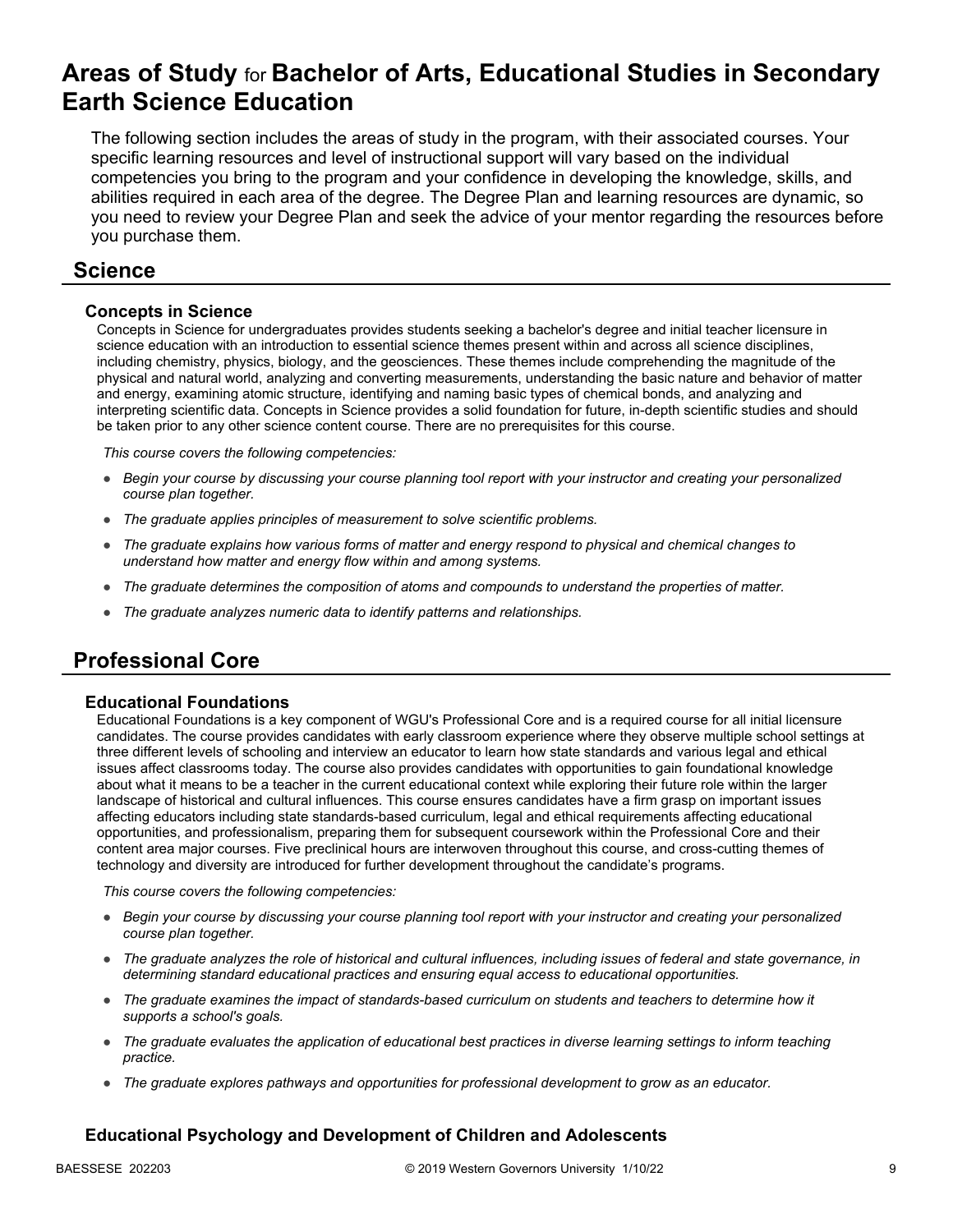Educational Psychology and Development of Children and Adolescents is a key component of WGU's Professional Core and is a required course for all initial licensure candidates. This course prepares candidates to support classroom practices grounded in research-validated principles from the areas of educational psychology and child/adolescent development. Candidates will be introduced to learning theories that equip them with the knowledge and skills necessary to support the diverse populations of students with whom they will interact. This course addresses theories of human development, spanning early childhood through adolescence, and candidates completing this course will be able to explain and analyze the guiding perspectives on linguistic, physical, cognitive, and social development. This course will also cover appropriate instructional and assessment strategies to support student learning and development. Candidates will engage in four hours of virtual classroom observations related to issues in educational psychology and learner development. Cross-cutting themes of technology and diversity are interwoven for further development. This course is designed to be taken after successful completion of the Educational Foundations course.

*This course covers the following competencies:*

- *Begin your course by discussing your course planning tool report with your instructor and creating your personalized course plan together.*
- *The graduate describes theories of development across the cognitive, linguistic, social, emotional, and physical areas to understand the needs of students at various developmental levels.*
- *The graduate evaluates the influence of students' developmental characteristics on their learning and evaluates performance to inform instructional decisions.*
- *The graduate recommends instructional strategies that will positively impact learning, based on principles of learning theories.*
- *The graduate evaluates classroom practices to determine how theories of child and adolescent psychology, learning, and development are applied in the classroom environment.*

#### **The School as a Community of Care**

The School as a Community of Care is a key component of WGU's Professional Core and is a required course for all initial licensure candidates. This course prepares candidates to meet the social and emotional needs of learners, taking into account theories and philosophical perspectives on child and adolescent development and learning. Candidates learn to effectively collaborate with parents, families, caregivers, and other community stakeholders in each child's education, to build a strong foundation for academic and personal success. Emphasis is placed on family engagement as candidates gain knowledge of individual, cultural, and community assets that can be used to facilitate learner growth and development, as well as understand mental health and emotional differences among learners that may necessitate leveraging additional resources to support students' wellbeing. Issues of youth mental health, substance abuse, suicide awareness and prevention, and abuse within families will be addressed as will the importance of parent involvement. Candidates will engage in seven hours of preclinical experiences, which include visual observations of learning environments that involve parents and families in their children's' education while supporting the social and emotional learning (SEL) needs of learners and an interview with an educational professional to explore topics related to parent involvement, youth mental health issues, and professional responsibilities to ensure student wellbeing. Additionally, crosscutting themes of technology and diversity are interwoven for further development. This course is designed to be taken after successful completion of the Educational Psychology and Development of Children and Adolescents course.

*This course covers the following competencies:*

- *Begin your course by discussing your course planning tool report with your instructor and creating your personalized course plan together.*
- *The graduate plans for learning environments that meet all students' cultural, social, and emotional learning needs by incorporating knowledge of individual learners, diverse cultures, and communities.*
- *The graduate develops strategies to address the social and emotional learning (SEL) needs of students, including the incorporation of trauma-informed or restorative instructional practices.*
- *The graduate identifies appropriate resources and processes to support the mental health and emotional well-being of students.*
- *The graduate collaborates with families, caretakers, and the larger community to identify partnerships that facilitate learner growth.*

#### **Fundamentals of Diverse Learners**

Fundamentals of Diverse Learners is a key component of WGU's Professional Core and is a required course for all initial licensure candidates. This course prepares candidates to consider and address the wide range of learning needs in the classrooms of today. This course teaches candidates to identify and support the needs of diverse populations of learners, including, for example, students with disabilities (INCLUDING DYSLEXIA), English language learners, and gifted and talented students. Practical strategies for differentiating instruction while creating a safe, inclusive, and culturally responsive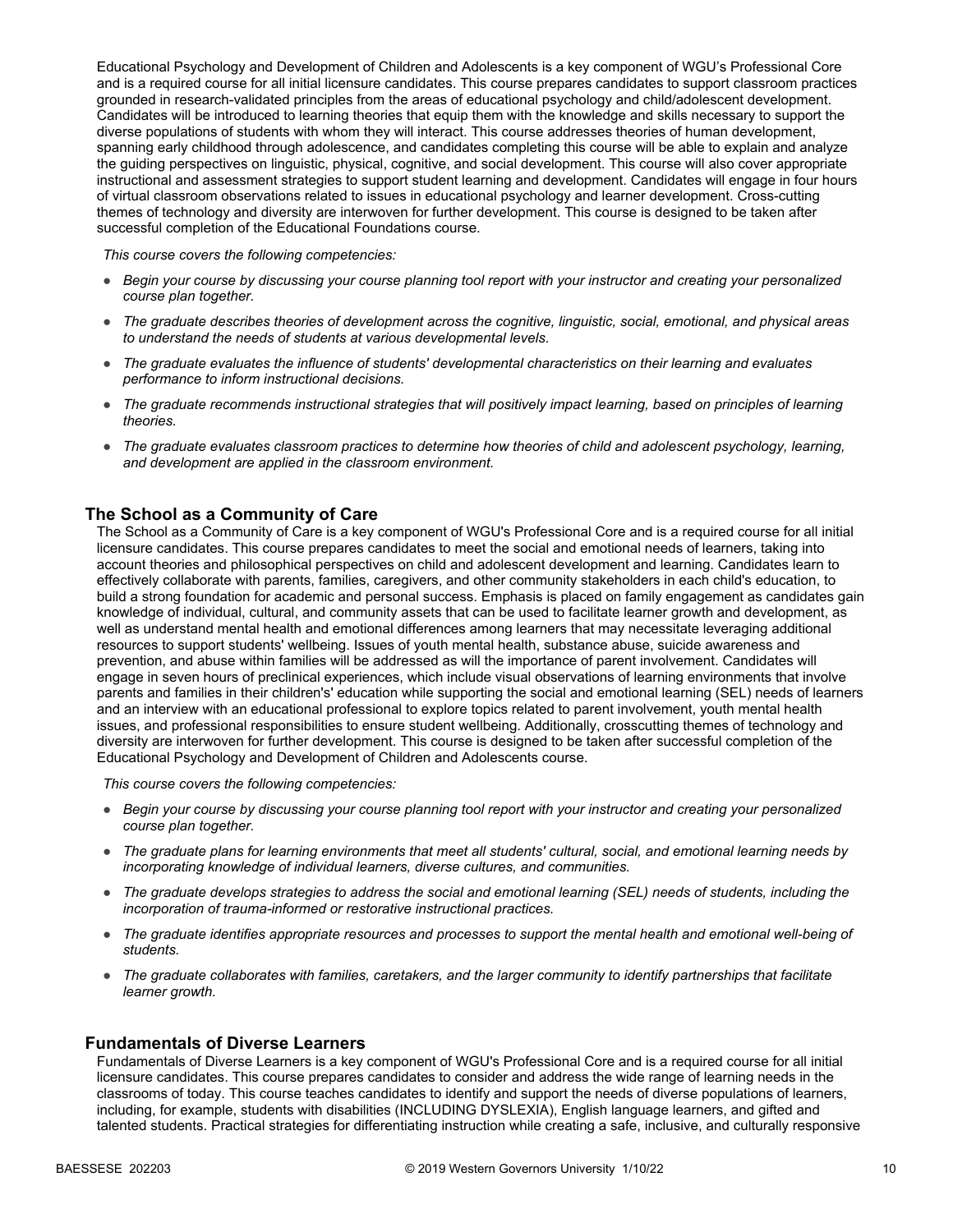learning environment are explored. This course helps candidates develop skills for partnering with parents and advocating for all students, particularly those impacted by provisions of IDEA and Section 504 of the Rehabilitation Act. Multitiered systems of supports are addressed to prepare candidates for their future classrooms as they seek to select appropriate instructional practices and interventions to best serve their students. Candidates will engage in four hours of preclinical experiences that includes a simulated teaching experience in which skills learned can be applied. Cross-cutting themes of technology and diversity are interwoven for further development. This course is designed to be taken after successful completion of the School as a Community of Care course.

*This course covers the following competencies:*

- *Begin your course by discussing your course planning tool report with your instructor and creating your personalized course plan together.*
- *The graduate analyzes the application of policies, practices, and legal requirements to inform teaching practice.*
- *The graduate creates inclusive learning environments featuring multitiered systems of supports to address the needs of all students, including exceptional learners and English learners.*
- *The graduate creates learning experiences that accommodate the needs of students with exceptionalities, including gifted and talented students, in order to facilitate the success of all learners.*
- *The graduate integrates equity pedagogy to address the needs of multicultural learners.*
- *The graduate plans learning experiences that accommodate linguistic diversity to facilitate the success of all learners.*
- *The graduate recommends strategies to engage with students, families, administrators, and other stakeholders in ways that are effective, legal, and ethical.*

#### **Managing Engaging Learning Environments**

Managing Engaging Learning Environments is a key component of WGU's Professional Core and is a required course for all initial licensure candidates. This course prepares candidates to establish and contribute to safe and productive learning environments that support the success of all learners by ensuring student engagement and motivation for learning. Candidates will learn strategies, such as incorporating consistent routines and expectations, to provide positive behavior supports, increase learner motivation, promote active learning and self-direction, and ensure a safe and productive classroom setting that fosters a sense of community through collaborative educational practices. The course will culminate in evidence-based, practical application of current strategies, theories, or philosophical perspectives related to motivating and engaging all students in a learning community. Candidates will engage in seven hours of preclinical experiences that include both virtual observations of classroom settings and time in a simulated classroom environment where theory can be put into practice. Cross-cutting themes of technology and diversity are interwoven for further development. This course is designed to be taken after successful completion of the Fundamentals of Diverse Learners course.

*This course covers the following competencies:*

- *Begin your course by discussing your course planning tool report with your instructor and creating your personalized course plan together.*
- *The graduate establishes norms and routines to create a safe and productive learning environment that encourages positive social interactions, individual and collaborative learning, and appropriate classroom behaviors.*
- *The graduate interacts with each student in a way that builds positive relationships by using knowledge of individual learners, diverse cultures, and communities.*
- *The graduate analyzes the theoretical foundations and application of classroom management strategies, including behavior support and conflict management, to inform teaching practice.*
- *The graduate recommends strategies that are motivating and encourage active engagement from all students.*

#### **Introduction to Curriculum, Instruction, and Assessment**

Introduction to Curriculum, Instruction, and Assessment is a key component of WGU's Professional Core and is a required course for all initial licensure candidates. This course provides candidates with the knowledge and skills necessary to create engaging and standards-aligned lessons that meet the needs of all learners. Candidates will learn to analyze learner needs based on a variety of inputs, including their state P–12 standards, assessment results, and knowledge of learner differences. This course will help candidates design, deliver, and modify instruction in accordance to needs and educational requirements. Candidates will engage in three hours of preclinical experiences that include virtual classroom observations. They also will record a short teaching segment, allowing for authentic teaching experience. Crosscutting themes of technology and diversity are interwoven for continued development. This course is designed to be taken after successful completion of the Managing Engaging Learning Environments course.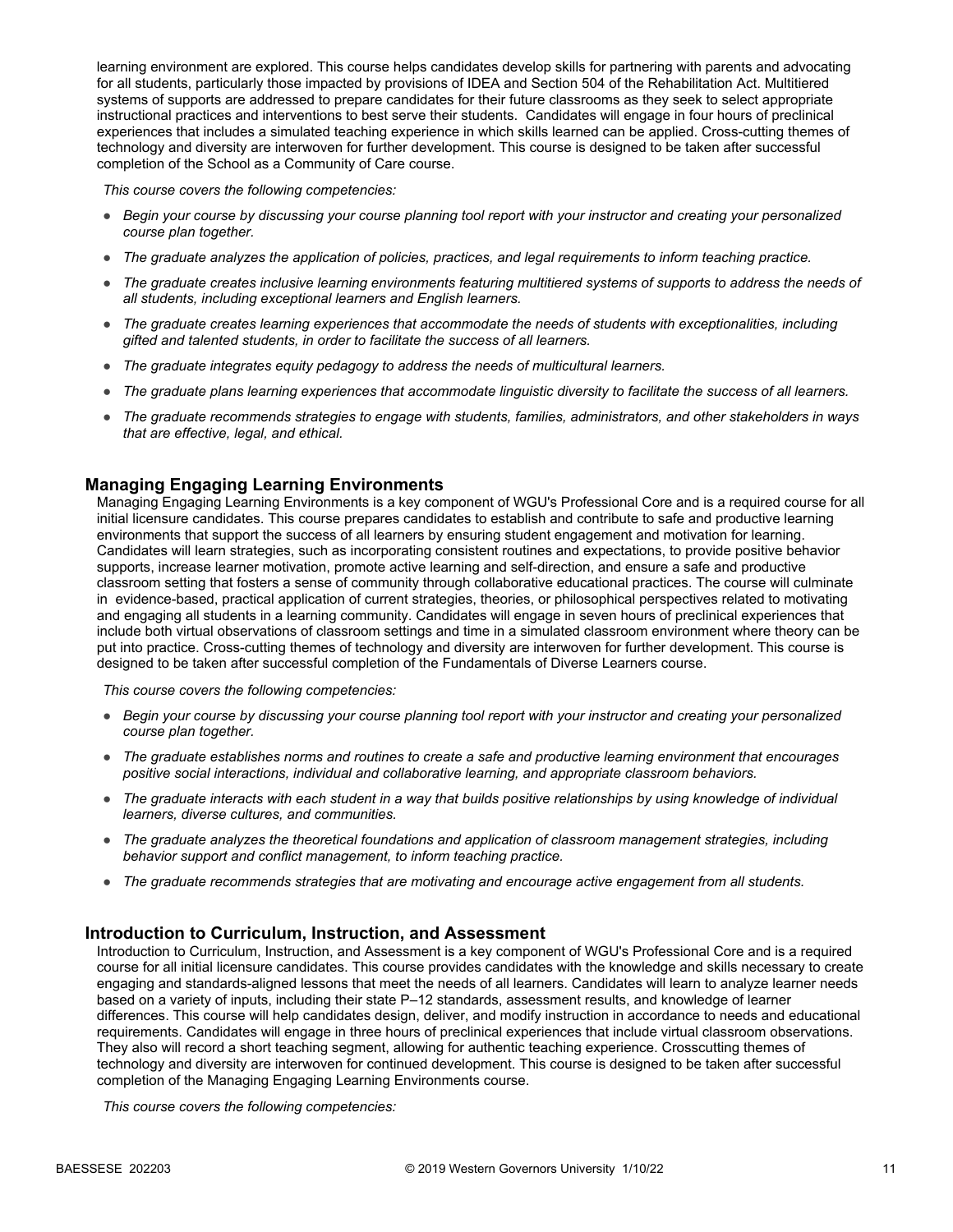- *Begin your course by discussing your course planning tool report with your instructor and creating your personalized course plan together.*
- *The graduate aligns lessons to learning goals by synthesizing knowledge about students and their assessment data.*
- *The graduate analyzes the role of various assessment types in evaluating student learning and planning future instruction.*
- *The graduate implements evidence-based instructional strategies to increase content area learning.*
- *The graduate differentiates instruction to facilitate mastery for all learners.*
- *The graduate incorporates cross-disciplinary instruction, skills, and content into lessons.*
- *The graduate creates standards-based instructional plans based on their state's P–12 standards that incorporate knowledge of learners' developmental needs, prior learning, and community and cultural context.*

#### **Assessing Impact on Student Learning**

Assessing Impact on Student Learning is a key component of WGU's Professional Core and is a required course for all initial licensure candidates. This course equips candidates to evaluate student learning and their own professional practice, ensuring candidates are prepared to ensure all learners' success. In this course, candidates learn multiple methods of assessment to ensure they are able to implement a balanced approach to assessment while monitoring their students' progress. Assessments types such as formative, summative, standardized, and common assessments are addressed so candidates understand their purposes and can apply them within the context of a lesson to determine impact on learning. Data literacy skills are taught to ensure candidates interpret and analyze individual and classroom data and apply their knowledge in ways that support academic success. Candidates will engage in three hours of preclinical experiences that include virtual classroom observations. Cross-cutting themes of technology and diversity are interwoven for further development. This course is designed to be taken after successful completion of the Introduction to Curriculum, Instruction, and Assessment course.

*This course covers the following competencies:*

- *Begin your course by discussing your course planning tool report with your instructor and creating your personalized course plan together.*
- *The graduate plans a progress-monitoring strategy, including formative, summative, and common assessments, that actively engages students in their own learning.*
- *The graduate analyzes assessment results to evaluate student learning and teacher effectiveness.*
- *The graduate makes evidence-based instructional decisions that are informed by student assessment data.*
- *The graduate determines their impact on learners and the broader school community through evaluation of teaching practice.*

#### **Educational Technology for Teaching and Learning**

Educational Technology for Teaching and Learning is a key component of WGU's professional core and is a required course for all initial licensure candidates. This course prepares candidates to incorporate technology into their classroom practices in ways that improve teaching and learning. The ISTE standards will form the basis for their practice. The material will teach candidates to critically evaluate software and hardware options that may positively impact the classroom environment, while also increasing their awareness of ethical usage and considerations related to equity, access to technology, and appropriate use of technology by P–12 students. Assistive technologies to meet the needs of a diverse learner population also will be taught in this course. Candidates will engage in three hours of preclinical experience that include virtual observations of classroom practices incorporating technology to support educational goals. Crosscutting themes of technology and diversity are interwoven for further development. This course is designed to be taken after successful completion of the Assessing Impact on Student Learning course.

- *Begin your course by discussing your course planning tool report with your instructor and creating your personalized course plan together.*
- *The graduate analyzes how research-based applications of technology facilitate student learning.*
- *The graduate evaluates the application of technology in the classroom, including its impact on learning for all students and potential equity or access issues.*
- *The graduate promotes a technology-enabled classroom culture that is equitable, ethical, and socially responsible.*
- *The graduate applies curricular and instructional design principles to create effective digital learning environments.*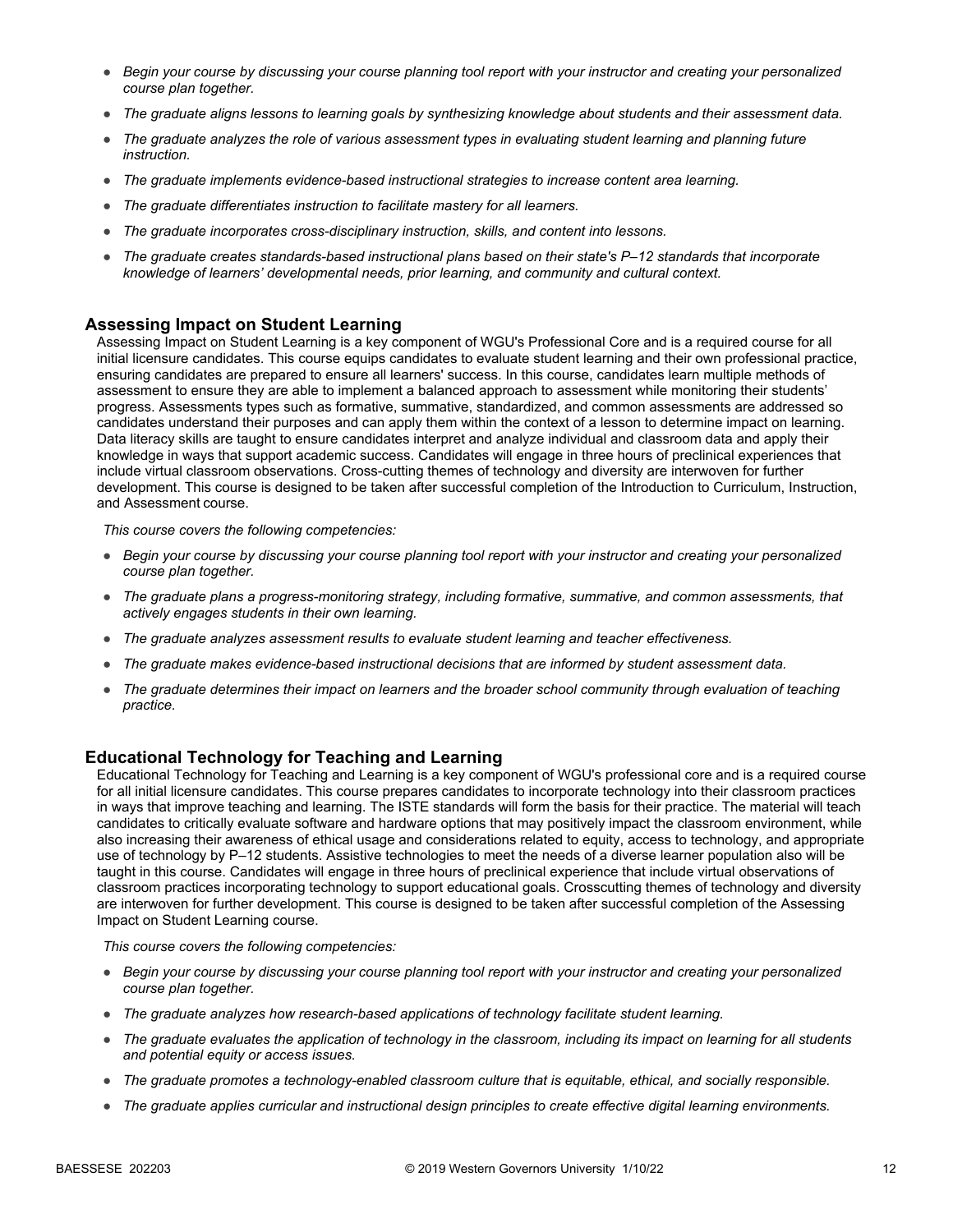- *The graduate recommends technology as an assessment tool to encompass multiple learner needs, provide in the moment feedback, and inform instruction.*
- *The graduate fosters student self-directedness and independent learning through the use of technology.*

## **General Education**

#### **English Composition I**

English Composition I introduces candidates to the types of writing and thinking that are valued in college and beyond. Candidates will practice writing in several genres with emphasis placed on writing and revising academic arguments. Instruction and exercises in grammar, mechanics, research documentation, and style are paired with each module so that writers can practice these skills as necessary. Composition I is a foundational course designed to help candidates prepare for success at the college level. There are no prerequisites for English Composition I.

*This course covers the following competencies:*

- *Begin your course by discussing your course planning tool report with your instructor and creating your personalized course plan together.*
- *The graduate applies appropriate grammatical rules, sentence structure, and writing conventions.*
- *The graduate selects appropriate rhetorical strategies that improve writing and argumentation.*
- *The graduate appropriately uses a given writing style.*
- *The graduate uses appropriate writing and revision strategies.*
- *The graduate integrates credible and relevant sources into written arguments.*
- *The graduate composes an appropriate narrative for a given context.*
- *The graduate composes an appropriate argumentative essay for a given context.*

#### **Integrated Physical Sciences**

This course provides students with an overview of the basic principles and unifying ideas of the physical sciences: physics, chemistry, and earth sciences. Course materials focus on scientific reasoning and practical, everyday applications of physical science concepts to help students integrate conceptual knowledge with practical skills.

*This course covers the following competencies:*

- *Begin your course by discussing your course planning tool report with your instructor and creating your personalized course plan together.*
- *The graduate describes the nature and process of science.*
- *The graduate examines applications of physics including fundamental concepts such as forces, motion, energy, and waves.*
- *The graduate examines applications of key chemistry concepts including the structure of matter and the behavior and conservation of matter in chemical reactions.*
- *The graduate describes the underlying organization, interactions, and processes within the Earth system including the Earth's structure and atmosphere, and Earth's interactions within the solar system.*

#### **College Algebra**

This course provides further application and analysis of algebraic concepts and functions through mathematical modeling of real-world situations. Topics include: real numbers, algebraic expressions, equations and inequalities, graphs and functions, polynomial and rational functions, exponential and logarithmic functions, and systems of linear equations.

- *Begin your course by discussing your course planning tool report with your instructor and creating your personalized course plan together.*
- *The graduate classifies and performs operations on real numbers; solves linear equations and inequalities; connects a linear equation to its graph; and identifies a function.*
- *The graduate solves systems of linear equations and their related applications.*
- *The graduate simplifies and factors polynomial expressions, and solves polynomial equations.*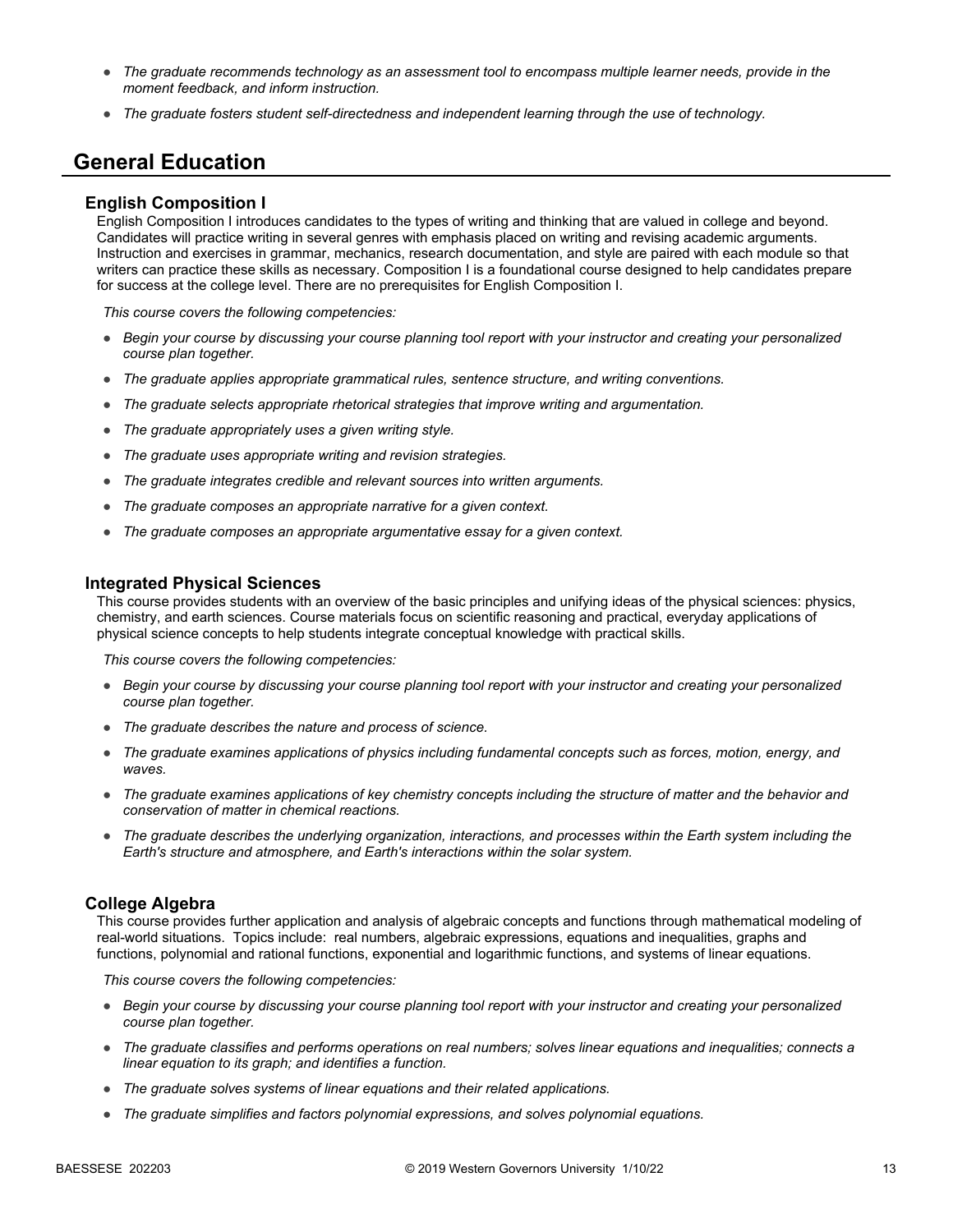- *The graduate simplifies rational, radical, and quadratic expressions, solves corresponding equations, and extends this knowledge to the study of functions.*
- *The graduate combines functions, finds inverse functions, solves exponential and logarithmic equations and functions.*

#### **English Composition II**

English Composition II introduces candidates to the types of research and writing that are valued in college and beyond. Candidates will practice writing, with emphasis placed on research, writing, and revising an academic argument. Instruction and exercises in grammar, mechanics, research documentation, and style are paired with each module so that writers can practice these skills as necessary. Composition II is a foundational course designed to help candidates prepare for success at the college level. Composition I is the prerequisite for Composition II.

*This course covers the following competencies:*

- *Begin your course by discussing your course planning tool report with your instructor and creating your personalized course plan together.*
- *The graduate evaluates the quality, credibility, and relevance of evidence in order to integrate evidence into a final research paper.*
- *The graduate applies steps of the writing process appropriately to improve quality of writing.*
- *The graduate composes an argumentative research paper.*

#### **Introduction to Communication**

This introductory communication course allows candidates to become familiar with the fundamental communication theories and practices necessary to engage in healthy professional and personal relationships. Candidates will survey human communication on multiple levels and critically apply the theoretical grounding of the course to interpersonal, intercultural, small group, and public presentational contexts. The course also encourages candidates to consider the influence of language, perception, culture, and media on their daily communicative interactions. In addition to theory, candidates will engage in the application of effective communication skills through systematically preparing and delivering an oral presentation. By practicing these fundamental skills in human communication, candidates become more competent communicators as they develop more flexible, useful, and discriminatory communicative practices in a variety of contexts. Note: There are references within this video to Taskstream. If Taskstream is not part of your student experience, please disregard, and locate your task(s) within your course.

*This course covers the following competencies:*

- *Begin your course by discussing your course planning tool report with your instructor and creating your personalized course plan together.*
- *The graduate applies foundational elements of effective communication.*
- *The graduate applies appropriate communication strategies in interpersonal and group contexts.*
- *The graduate utilizes appropriate presentational communication strategies in personal and professional settings.*

#### **Applied Probability and Statistics**

Applied Probability and Statistics is designed to help students develop competence in the fundamental concepts of basic statistics including: introductory algebra and graphing; descriptive statistics; regression and correlation; and probability. Statistical data and probability are often used in everyday life, science, business, information technology, and educational settings to make informed decisions about the validity of studies and the effect of data on decisions. This course discusses what constitutes sound research design and how to appropriately model phenomena using statistical data. Additionally, the content covers simple probability calculations, based on events that occur in the business and IT industries. No prerequisites are required for this course.

- *Begin your course by discussing your course planning tool report with your instructor and creating your personalized course plan together.*
- *The graduate applies the operations, processes, and procedures of fractions, decimals, and percentages to evaluate quantitative expressions.*
- *The graduate applies the operations, processes, and procedures of basic algebra to evaluate quantitative expressions, and to solve equations and inequalities.*
- *The graduate evaluates categorical and quantitative data pertaining to a single variable using appropriate graphical*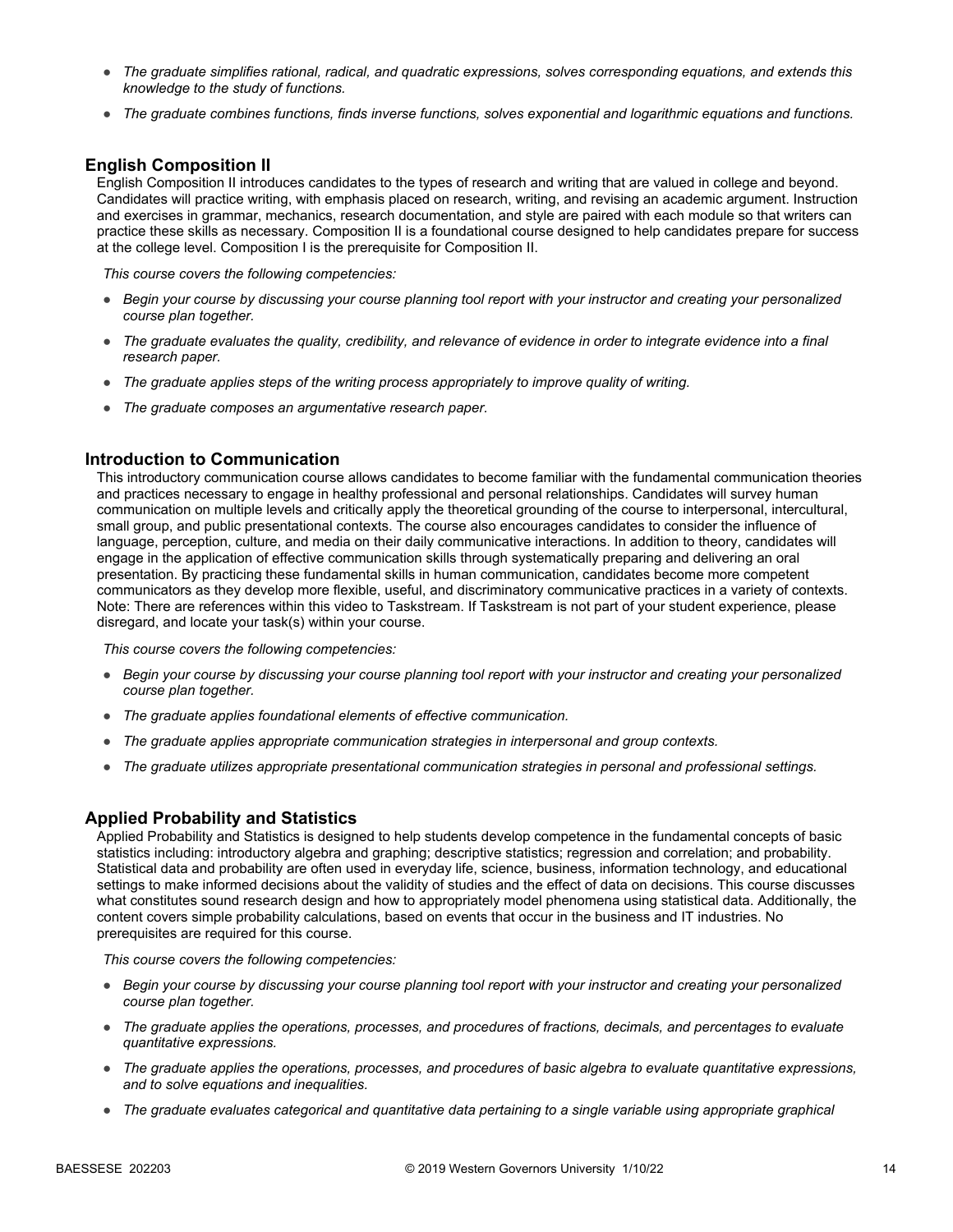*displays and numerical measures.*

- *The graduate evaluates the relationship between two variables through interpretation of visual displays and numerical measures.*
- *The graduate evaluates the relationship between two quantitative variables through correlation and regression.*
- *The graduate applies principles and methods of probability-based mathematics to explain and solve problems.*

#### **Survey of United States History**

This course presents a broad and thematic survey of U.S. history from European colonization to the mid-twentieth century. Students will explore how historical events and major themes in American history have affected a diverse population.

*This course covers the following competencies:*

- *Begin your course by discussing your course planning tool report with your instructor and creating your personalized course plan together.*
- *The graduate analyzes the colonial experience and the foundations of the American Revolution.*
- *The graduate analyzes the challenges of partisan politics and sectionalism in the Early Republic and Civil War eras.*
- *The graduate examines the major changes that defined the United States in the late-nineteenth and early-twentieth centuries.*
- *The graduate explains significant international and domestic challenges that the United States confronted since World War I.*

#### **Introduction to Humanities**

This introductory humanities course allows candidates to practice essential writing, communication, and critical thinking skills necessary to engage in civic and professional interactions as mature, informed adults. Whether through studying literature, visual and performing arts, or philosophy, all humanities courses stress the need to form reasoned, analytical, and articulate responses to cultural and creative works. Studying a wide variety of creative works allows candidates to more effectively enter the global community with a broad and enlightened perspective.

*This course covers the following competencies:*

- *Begin your course by discussing your course planning tool report with your instructor and creating your personalized course plan together.*
- *The graduate assesses the development of humans through the study of key concepts, disciplines, and primary influences of the humanities.*
- *The graduate analyzes the primary contributions and characteristics of humanities during the Classical period.*
- *The graduate analyzes the primary contributions and characteristics of humanities during the Renaissance.*
- *The graduate analyzes the primary contributions and characteristics of humanities during the Neoclassical and Enlightenment period.*
- *The graduate analyzes the primary contributions and characteristics of humanities during the Romantic period.*
- *The graduate analyzes the primary contributions and characteristics of humanities during the Realism movement.*

### **General Science Content**

#### **Natural Science Lab**

This course gives you an introduction to using the scientific method and engaging in scientific research to reach conclusions about the natural world. You will design and carry out an experiment to investigate a hypothesis by gathering quantitative data.

- *Begin your course by discussing your course planning tool report with your instructor and creating your personalized course plan together.*
- *The graduate evaluates academic sources for their credibility and relevance to a chosen research topic on a natural world phenomenon.*
- *The graduate accurately executes the process of scientific inquiry through experimentation in the natural world.*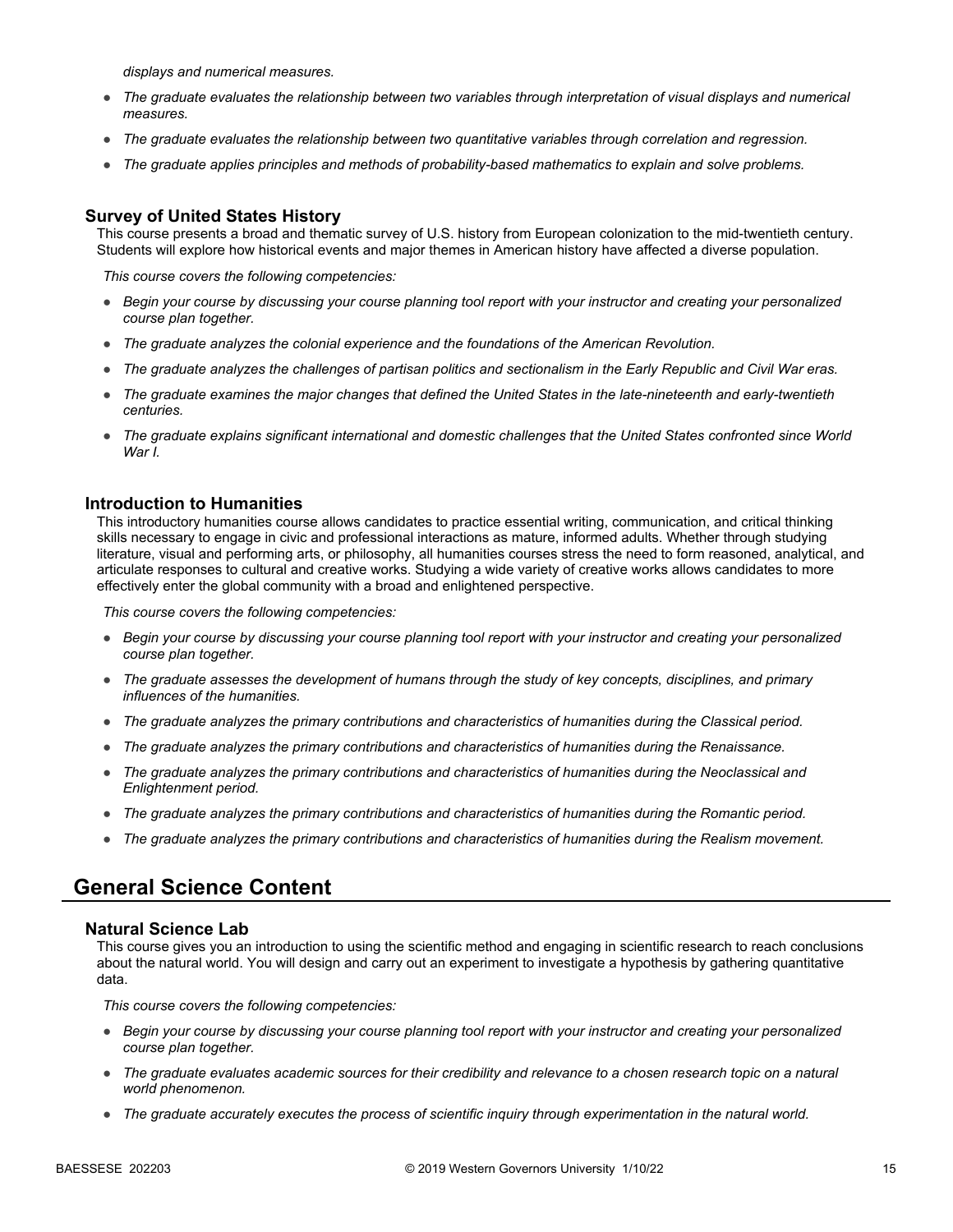● *The graduate draws conclusions based on academic research and scientific inquiry.*

#### **Introduction to Biology**

This course is a foundational introduction to the biological sciences. The overarching theories of life from biological research are explored as well as the fundamental concepts and principles of the study of living organisms and their interaction with the environment. Key concepts include how living organisms use and produce energy; how life grows, develops, and reproduces; how life responds to the environment to maintain internal stability; and how life evolves and adapts to the environment.

*This course covers the following competencies:*

- *Begin your course by discussing your course planning tool report with your instructor and creating your personalized course plan together.*
- *The graduate analyzes the characteristics and classifications of living organisms.*
- *The graduate analyzes the basic chemical composition of cells and the basic processes that happen at the cellular level.*
- *The graduate analyzes different types of cells based on their structures and biological functions.*
- *The graduate analyzes the biological basis for and patterns of heredity and gene expression.*
- *The graduate analyzes inter-dependencies of organisms and their environments.*

#### **Ecology and Environmental Science**

Ecology and Environmental Science is an introductory course for undergraduate students seeking initial licensure or endorsement in secondary or middle grade science education. The course explores the relationships between organisms and their environment, including population ecology, communities, adaptations, distributions, interactions, and the environmental factors controlling these relationships. This course has no prerequisites.

*This course covers the following competencies:*

- *Begin your course by discussing your course planning tool report with your instructor and creating your personalized course plan together.*
- *The graduate examines ecosystems to analyze the relationship between populations and the environment.*
- *The graduate examines the flow of energy in an ecosystem to assess how changes in that flow affect biodiversity.*
- *The graduate analyzes biogeochemical cycles to explain the importance of these cycles to global processes.*
- *The graduate researches environmental challenges to discuss potential solutions.*
- *The graduate assesses the challenges associated with resource management in order to compare potential sustainable solutions.*

#### **General Physics**

This course provides a broad overview of the principles of mechanics, thermodynamics, wave motion, modern physics, and electricity and magnetism. and invites students to apply them by solving problems, performing labs, and reflecting on concepts and ideas.

*This course covers the following competencies:*

- *Begin your course by discussing your course planning tool report with your instructor and creating your personalized course plan together.*
- *The graduate has a broad understanding of energy, including mechanics, heat, and electricity and magnetism.*
- *The graduate has a broad understanding of wave motion and atomic nuclear physics.*

#### **Geology I: Physical**

Geology I: Physical provides undergraduate students seeking initial licensure or endorsement in secondary science education with an introduction to minerals and rocks, the physical features of the Earth, and the internal and surface processes that shape those features. This course has no prerequisites.

*This course covers the following competencies:*

● *Begin your course by discussing your course planning tool report with your instructor and creating your personalized*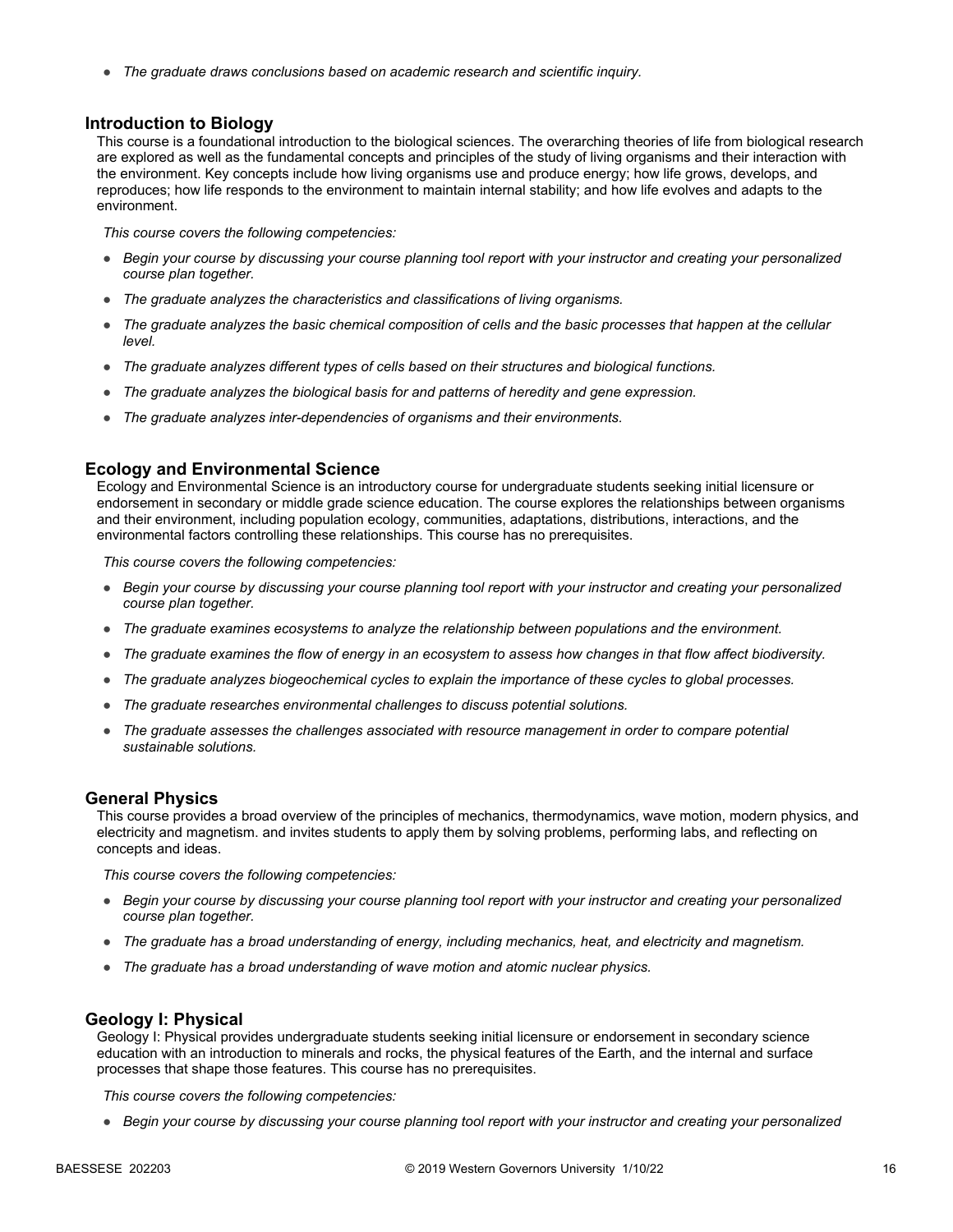*course plan together.*

- *The graduate traces Western history of Earth sciences to discuss key concepts and famous scientists in a cultural context.*
- *The graduate analyzes composition, location, movement, and physical evidence of tectonic plates to distinguish landforms and geologic features.*
- *The graduate analyzes minerals and rocks for the purpose of identification and classification.*
- *The graduate examines Earth's internal processes to discuss Earth's magnetic field, convection currents in the mantle, and plate tectonic activity.*
- *The graduate examines weathering, erosion, and deposition of sediments by gravity, wind, water, and ice to describe landform and geologic features.*
- *The graduate analyzes topographical and geologic maps to deduce landform and geologic features.*
- *The graduate examines solar system objects, including composition, properties, location, and origin, to determine Earth's evolution within the solar system.*

## **Chemistry Content**

#### **Chemistry with Lab**

Chemistry with Lab for undergraduates provides students seeking initial teacher licensure in middle grades science or secondary physics, biological science, or earth science with an introduction to the field of chemistry, the branch of science that studies the composition, structure, properties, and behavior of matter. Designed for those not majoring in chemistry education, this course highlights how the topics covered can be applied within various branches of science. This course provides students with opportunities to examine the electronic structure of atoms, study periodic trends, name chemical compounds, write chemical formulas, determine the structure of molecules, balance chemical reactions, and discover the changing states of matter. Laboratory experiences facilitate the study of matter and the application of laboratory safety and maintenance procedures. Concepts in Science for undergraduates is a prerequisite for this course.

*This course covers the following competencies:*

- *Begin your course by discussing your course planning tool report with your instructor and creating your personalized course plan together.*
- The graduate explains how chemistry is applied within other sciences to understand its relevance within the physical *and natural world.*
- *The graduate conducts safe and effective investigations to test hypotheses and draw conclusions.*
- *The graduate determines the electronic structure of atoms and periodic trends to compare the properties of various substances.*
- *The graduate names basic compounds, using the periodic table and IUPAC rules, to identify their composition.*
- *The graduate explains how chemical bonds and electron orientation impact the structures and behavior of molecules to understand the composition of matter.*
- *The graduate balances chemical equations to follow the Law of Conservation of Matter.*
- *The graduate determines quantities of heat released or absorbed during chemical reactions to examine relationships between heat and other forms of energy.*
- *The graduate explains how matter changes from one state to another to determine the causes and effects of such transformations.*

## **Geosciences Content**

#### **Geology II: Earth Systems**

Geology II: Earth Systems provides undergraduate students seeking licensure or endorsement in secondary science education with an examination of the geosphere, atmosphere, hydrosphere, biosphere, and the dynamic equilibrium of these systems over geologic time. This course also examines the history of Earth and its life-forms, with an emphasis in meteorology. Geology I: Physical is a prerequisite for this course.

*This course covers the following competencies:*

● *Begin your course by discussing your course planning tool report with your instructor and creating your personalized*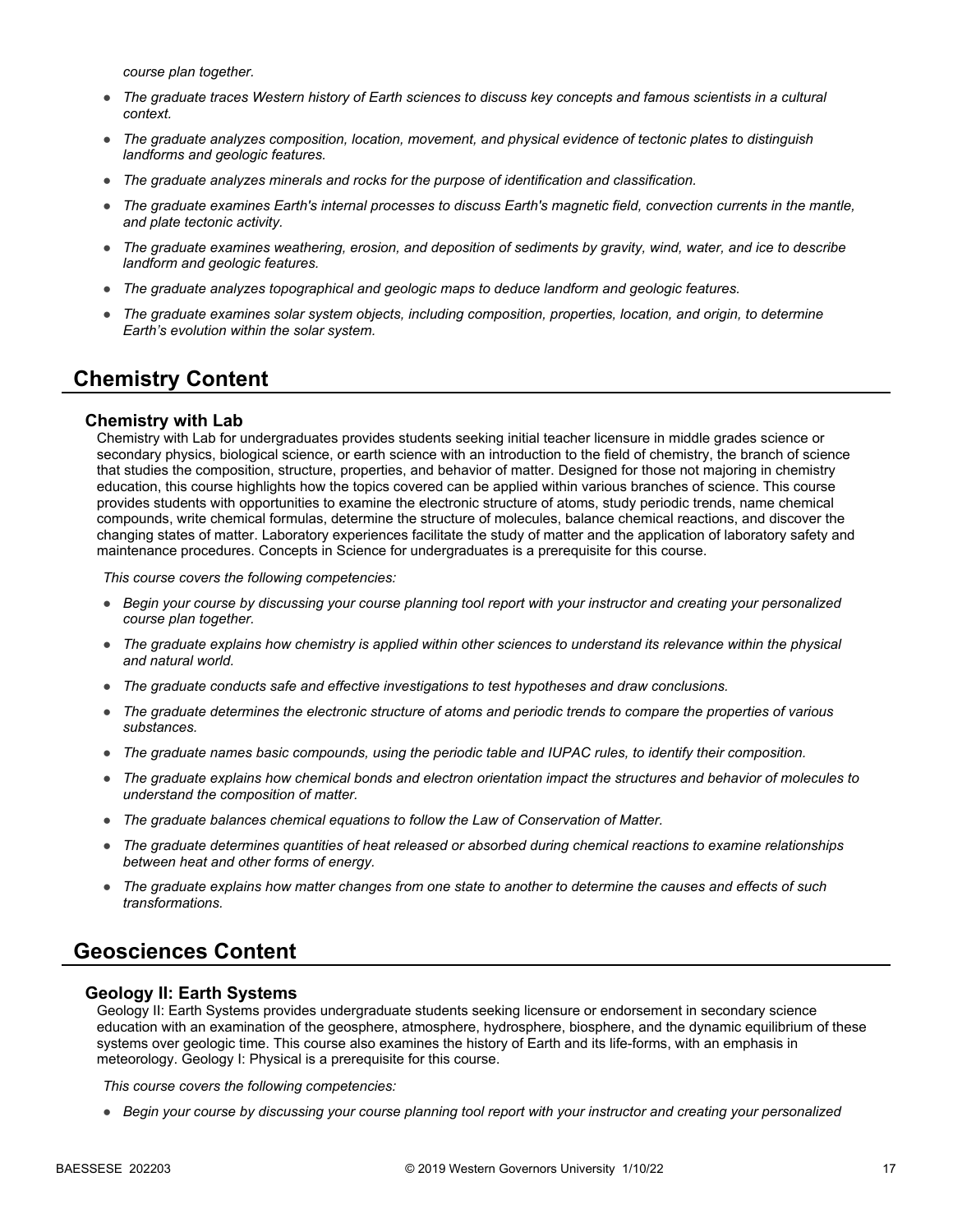*course plan together.*

- *The graduate maps the structure and function of Earth's geosphere for soil utility in the environment.*
- *The graduate examines the structure and composition of Earth's atmosphere to distinguish its current atmosphere from historical and other planetary atmospheres.*
- *The graduate evaluates physical meteorological principles and processes to predict weather patterns and the movement of air masses.*
- *The graduate analyzes various factors and influences on climate to anticipate long-term effects.*
- *The graduate examines the structure and function of Earth's surface water, ice, groundwater, and oceans to explain global water management.*
- *The graduate discusses Earth's history and life-forms to trace physical and biological evolutionary processes on this planet.*
- *The graduate analyzes how Earth's systems (i.e., biosphere, geosphere, atmosphere, and hydrosphere) interface and evolve over geologic time to teach biologic, geologic, atmospheric, meteorologic, and hydrologic interaction.*

#### **Astronomy**

Astronomy provides undergraduate students seeking initial licensure or endorsement in secondary or middle grade science education with essential knowledge of astronomy. It explores Western history and basic physics of astronomy, phases of the moon and seasons, composition and properties of solar system bodies, stellar evolution and remnants, properties and scale of objects and distances within the universe, and introductory cosmology. General Physics is a prerequisite for this course.

*This course covers the following competencies:*

- *Begin your course by discussing your course planning tool report with your instructor and creating your personalized course plan together.*
- *The graduate traces Western history of astronomy to place key concepts and famous scientists in cultural context.*
- *The graduate applies tools and techniques necessary to study astronomical objects and events.*
- *The graduate evaluates composition and structure of our solar system to describe Earth's place and evolution.*
- *The graduate discusses classification and life cycle of stars, such as our sun and its fate, to explain the diversity of celestial objects, including stellar remnants.*
- *The graduate critiques the structure, composition, and classification of the Milky Way and other galaxies as well as concepts of cosmology and the Doppler effect of light to explain the physical evolution of the universe.*

#### **The Ocean Systems**

In this course, learners investigate the complex ocean system by looking at the way its components—atmosphere, biosphere, geosphere, and hydrosphere—interact. Specific topics include: origins of Earth's oceans and the early history of life; physical characteristics and geologic processes of the ocean floor; chemistry of the water molecule; energy flow between air and water, and how ocean surface currents and deep circulation patterns affect weather and climate; marine biology and why ecosystems are an integral part of the ocean system; the effects of human activity; and the role of professional educators in teaching about ocean systems.

*This course covers the following competencies:*

- *Begin your course by discussing your course planning tool report with your instructor and creating your personalized course plan together.*
- *The graduate demonstrates knowledge of oceans, their formation, and the interconnections between ocean systems, the atmosphere, the biosphere, and the geosphere.*
- *The graduate analyzes how properties of seawater affect the ocean systems.*
- *The graduate analyzes ocean currents and how they influence weather and climate.*
- *The graduate analyzes the interrelationships of life forms, natural systems, and cycles within the ocean environment.*
- *The graduate utilizes knowledge of ocean systems, environmental challenges, oceanographic and interdisciplinary methods, and pedagogical techniques to effectively teach others about the ocean systems.*

## **Science Education**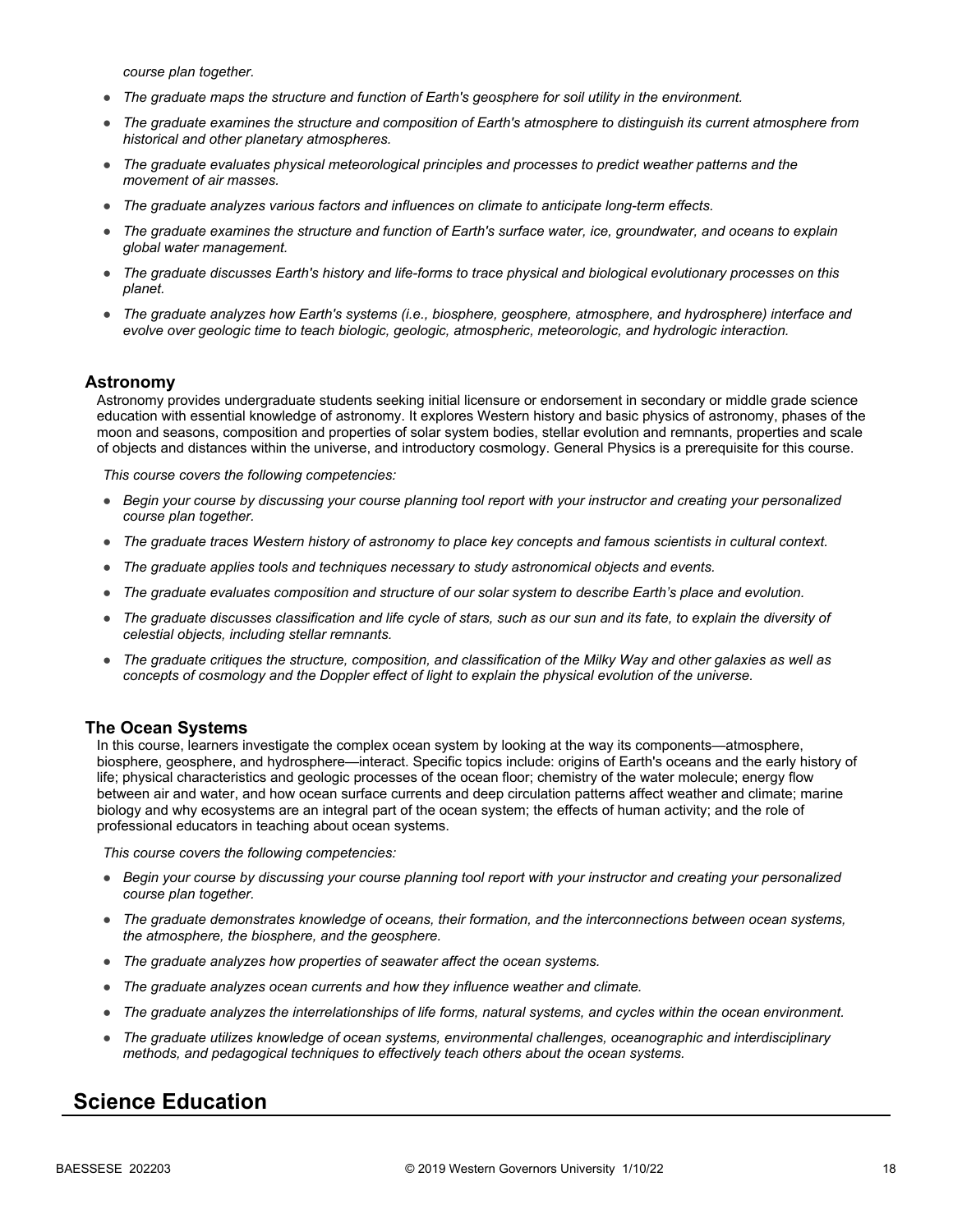#### **Science, Technology, and Society**

Science, Technology, and Society explores the ways in which science influences and is influenced by society and technology. Science is a humanistic and social endeavor and serves the needs of ever-changing societies by providing methods for observing, questioning, discovering, and communicating information about the physical and natural world. This course prepares educators to explain the nature and history of science, the various applications of science, and the scientific and engineering processes used to conduct investigations, make decisions, and solve problems. There are no prerequisites for this course.

*This course covers the following competencies:*

- *Begin your course by discussing your course planning tool report with your instructor and creating your personalized course plan together.*
- *The graduate analyzes the relationships among themes that appear across multiple scientific ideas.*
- *The graduate analyzes the nature of science, including how science distinguishes itself from other ways of knowing.*
- *The graduate analyzes the historical development of science, including how scientific knowledge evolves.*
- *The graduate analyzes the various ways in which science, technology, and society are interrelated.*
- *The graduate analyzes socially relevant scientific issues to make informed decisions based on data and context.*
- *The graduate analyzes the principles, processes, and assumptions of investigations in science to engage students in the nature of inquiry.*
- *The graduate uses technology tools and mathematics to improve investigations and the communication of results.*
- *The graduate formulates testable hypotheses for scientific investigations.*
- *The graduate conducts investigations in science to solve open-ended problems using appropriate scientific methods.*

### **Pedagogy**

#### **Secondary Reading Instruction and Interventions**

Secondary Reading Instruction and Interventions explores the comprehensive, student-centered response to intervention (RTI) model used to identify and address the needs of learners in middle school and high school who struggle with reading comprehension and/or information retention. Course content provides educators with effective strategies designed to scaffold instruction and help learners develop increased skill in the following areas: reading, vocabulary, text structures and genres, and logical reasoning related to the academic disciplines. This course is designed to be taken after successful completion of the Introduction to Curriculum, Instruction, and Assessment course OR Introduction to Instructional Planning and Presentation AND Instructional Planning and Presentation in Special Education.

*This course covers the following competencies:*

- *Begin your course by discussing your course planning tool report with your instructor and creating your personalized course plan together.*
- *The graduate explains how the Response to Intervention (RTI) approach identifies, monitors, and differentiates instruction to ensure that struggling readers obtain the appropriate support and interventions to improve academic progress.*
- *The graduate develops effective vocabulary instruction to enhance students' reading comprehension in the content areas.*
- *The graduate integrates knowledge of effective comprehension strategies to help students monitor and improve their own comprehension when reading.*
- *The graduate integrates reading strategies that scaffold instruction for students when reading increasingly complex texts.*
- *The graduate integrates reading assessments to make informed instructional and placement decisions.*

#### **Secondary Disciplinary Literacy**

Secondary Disciplinary Literacy examines teaching strategies designed to help learners in middle and high school improve upon the literacy skills required to read, write, and think critically while engaging content in different academic disciplines. Themes include exploring how language structures, text features, vocabulary, and context influence reading comprehension across the curriculum. The course highlights strategies and tools designed to help teachers assess the reading comprehension and writing proficiency of learners and provides strategies to support students' reading and writing success in all curriculum areas. This course has no prerequisites.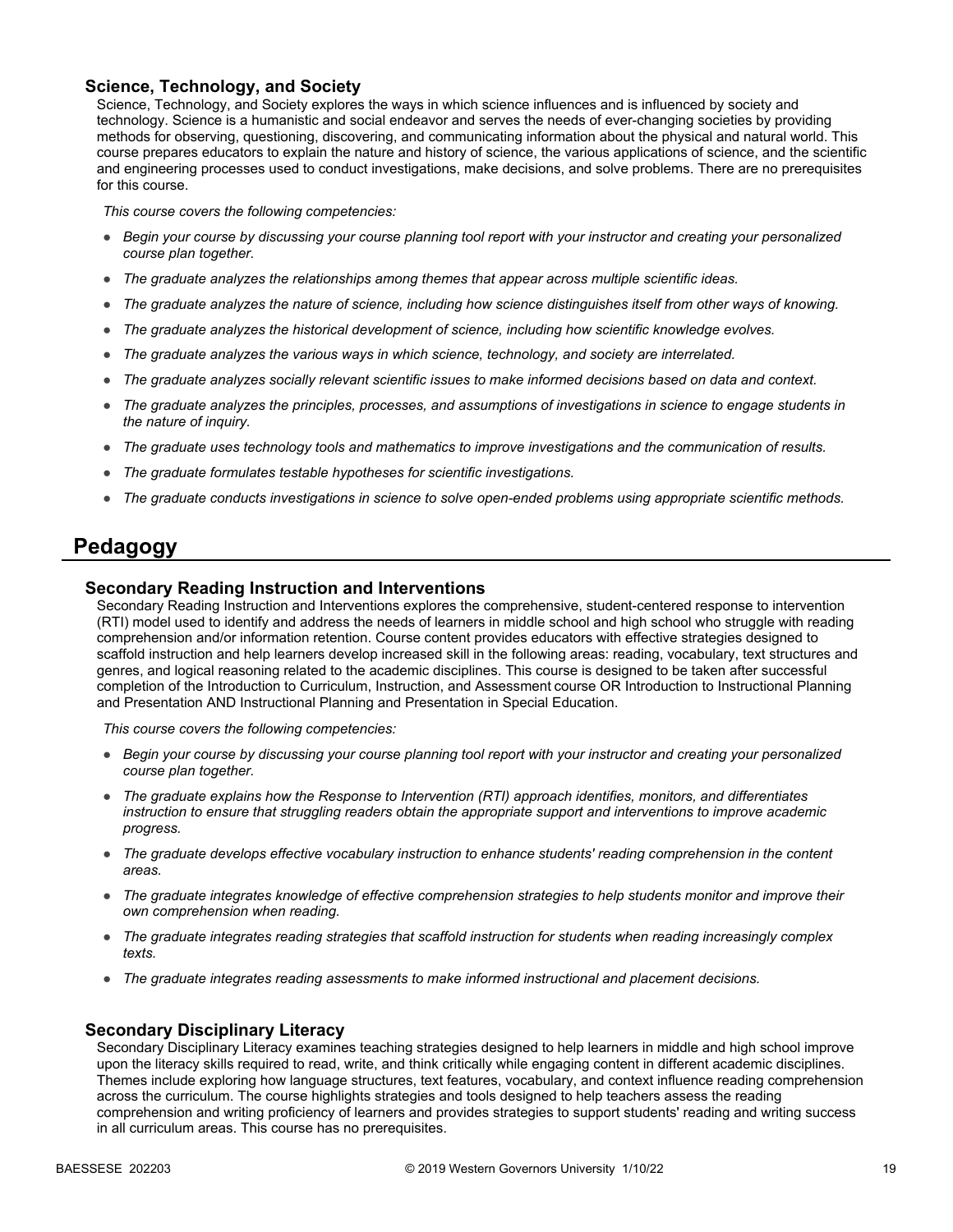*This course covers the following competencies:*

- *Begin your course by discussing your course planning tool report with your instructor and creating your personalized course plan together.*
- *The graduate distinguishes between the basic strategies used to facilitate comprehension in the content areas and the specialized reading practices needed to comprehend text in a specific discipline.*
- *The graduate integrates discipline-specific literacy instruction to help students understand the text structures, vocabulary, and language knowledge required for specific disciplines.*
- *The graduate plans writing activities that promote understanding of discipline-specific content through the organization, analysis, and synthesis of ideas.*
- *The graduate creates authentic learning tasks and activities that provide students with opportunities to demonstrate discipline specific understandings.*
- *The graduate integrates instructional strategies and materials in disciplinary literacy practices to enhance student understanding within the disciplines.*

### **Education**

#### **Science Methods—Secondary Earth Science**

Science Methods—Secondary Earth Science provides an introduction to teaching methods specific to science for undergraduate students seeking initial licensure or endorsement in secondary earth science. Course content focuses on the design and teaching of standards-based lessons using the three dimensions of science (science and engineering practices, crosscutting concepts, and disciplinary core ideas) and the appropriate integration of technology into those lessons. Students in this course work within their content areas to evaluate, enhance, and plan appropriate science instruction. This course includes laboratory safety training and certification, which includes safe laboratory practices and procedures for science classrooms and the proper use of personal protective equipment. A prerequisite for this course is Instructional Planning and Presentation.

- *Begin your course by discussing your course planning tool report with your instructor and creating your personalized course plan together.*
- *The graduate analyzes connections among the three dimensions of science instruction—disciplinary core ideas, crosscutting concepts, and science and engineering practices—to prepare and plan for instruction.*
- *The graduate integrates technology into science activities to support student engagement and content mastery.*
- *The graduate develops assessment strategies that measure three-dimensional science learning to determine the effectiveness of teaching and learning experiences.*
- *The graduate develops lessons that integrate the three dimensions of science with applicable technologies to connect scientific concepts and phenomena.*
- *The graduate develops plans for the use, storage, and maintenance of science materials and protective equipment and for the care of living organisms to comply with district, state, and federal safety, ethical, and legal standards for science teachers.*
- *The graduate establishes an emergency response plan to prepare for potential emergency situations in the science learning environment.*